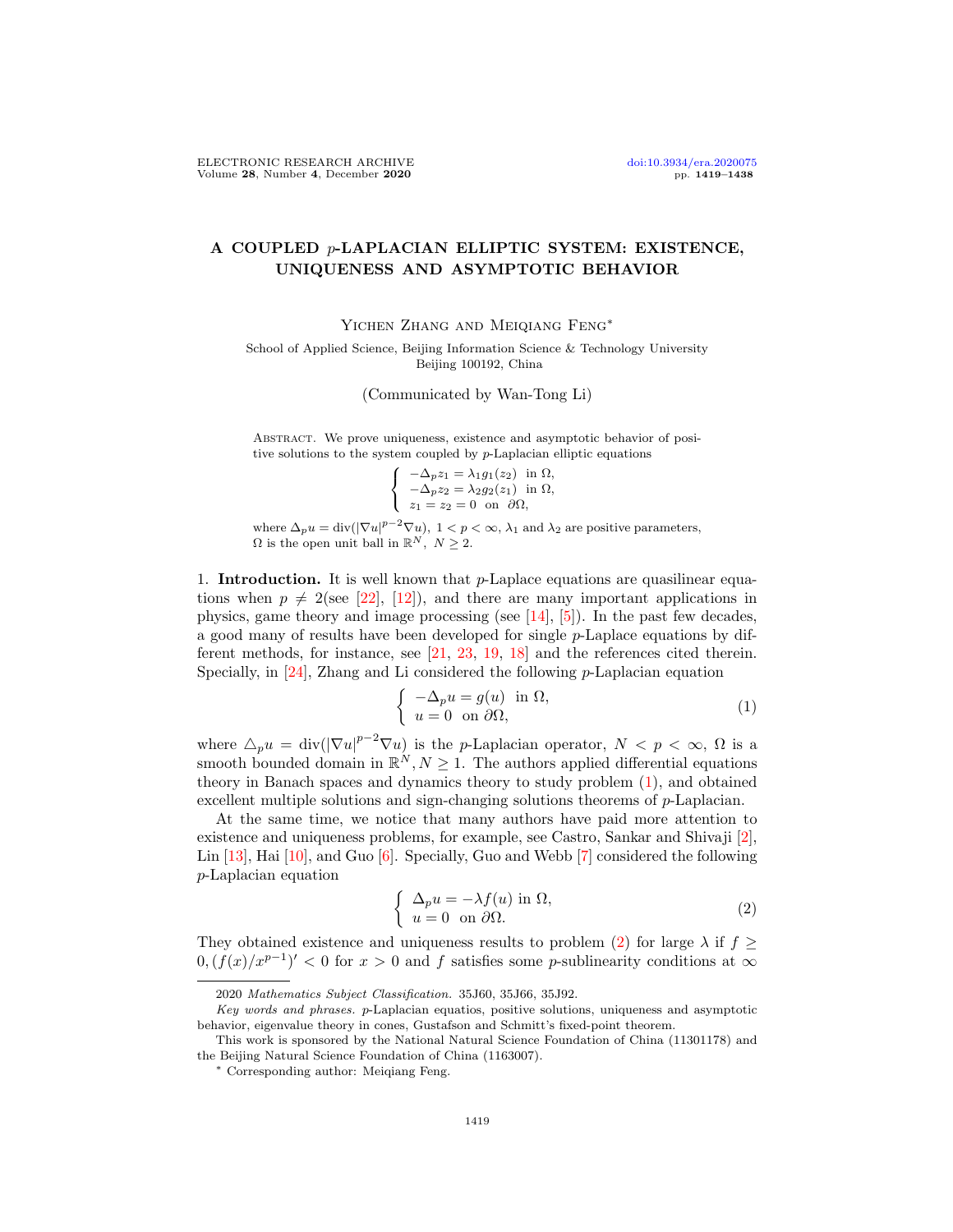and 0. In [\[11\]](#page-18-10), using sub-supersolution method together with sharp estimates near the boundary, Hai and Shivaji improved the results of [\(2\)](#page-0-1) in a unit ball under much weaker assumptions than in [\[7\]](#page-18-9). Recently, Shivaji, Sim and Son [\[20\]](#page-18-11), and Chu, Hai and Shivaji [\[3\]](#page-18-12) generalize the study in [\[7\]](#page-18-9) from a bounded domain to the exterior domains and obtained some excellent results.

Moreover, we notice that various of system problems have become an important area of investigation in recent years. To identify a few, we refer the reader to [\[4,](#page-18-13) [15,](#page-18-14) [16,](#page-18-15) [17\]](#page-18-16). In [\[10\]](#page-18-7), Hai considered the existence and uniqueness of positive solutions to the following elliptic system

$$
\left\{\begin{array}{l} \Delta u = -\lambda f(v) \ \text{ in } \Omega, \\ \Delta v = -\mu g(u) \ \text{ in } \Omega, \\ u = v = 0 \ \text{ on } \partial \Omega, \end{array}\right.
$$

where  $\Omega$  is the open ball in  $\mathbb{R}^N$ ,  $f, g: \mathbb{R}^+ \to \mathbb{R}^+$ ,  $\lambda$  and  $\mu$  are positive parameters.

Inspired by the above works, we are interested in the existence and uniqueness of positive radial solutions to the following system

<span id="page-1-0"></span>
$$
\begin{cases}\n-\Delta_p z_1 = \lambda_1 g_1(z_2) & \text{in } \Omega, \\
-\Delta_p z_2 = \lambda_2 g_2(z_1) & \text{in } \Omega, \\
z_1 = z_2 = 0 & \text{on } \partial\Omega.\n\end{cases}
$$
\n(3)

Here  $\Delta_p$  denotes the singular $\deg$ enerate p-Laplace operator  $\Delta_p u = \text{div}(|\nabla u|^{p-2}\nabla u)$ ,  $1 < p < \infty$ ,  $\lambda_1 > 0$  and  $\lambda_2 > 0$  are parameters,  $g_1$  and  $g_2$  are continuous nonlinearities, and  $\Omega = \{x \in \mathbb{R}^N : |x| < 1\}, N \geq 2$ .

We also give new existence results for system  $(3)$ . Our main tool is the eigenvalue theory in cones. However, based on the idea of decoupling method we will investigate composite operators. Besides, the exactly determined intervals of positive parameters  $\lambda_1 \times \lambda_2$  are established.

The rest of the paper is organized as follows. In Section 2, we present some necessary definitions, Lemmas and theorems that will be used to prove our main results, Theorem 2.4. Section 3 is devoted to proving the existence and uniqueness of positive solution to system [\(3\)](#page-1-0). In Section 4, we establish the exactly determined intervals of positive parameter  $\lambda_1 \times \lambda_2$  in which system [\(3\)](#page-1-0) admits at least one positive solution. Section 5 verifies the existence and asymptotic behavior of positive radial solutions to system [\(3\)](#page-1-0). Finally, in Section 6, we will give some remarks on our main results.

2. Preliminaries and some lemmas. In order to study the existence of the positive radial solutions for system [\(3\)](#page-1-0), let us firstly introduce the radial coordinates form of the *p*-Laplacian operator. Letting  $r = |x|$ , and  $u(r) = z_1(x), v(r) = z_2(x)$ , then

<span id="page-1-1"></span>
$$
\Delta_p z_1(x) = r^{1-N} (r^{N-1} |u'(r)|^{p-2} u'(r))',
$$
  

$$
\Delta_p z_2(x) = r^{1-N} (r^{N-1} |v'(r)|^{p-2} v'(r))'.
$$

Therefore, the study of positive radial solutions of system [\(3\)](#page-1-0) is reduced to the study of positive solutions to the following system:

$$
\begin{cases}\n-(r^{N-1}\varphi_p(u'))' = \lambda_1 r^{N-1} g_1(v) & \text{in } 0 < r < 1, \\
-(r^{N-1}\varphi_p(v'))' = \lambda_2 r^{N-1} g_2(u) & \text{in } 0 < r < 1, \\
u'(0) = v'(0) = u(1) = v(1) = 0,\n\end{cases}
$$
\n(4)

where  $\varphi_p(s) = |s|^{p-2} s$ ,  $(\varphi_p)^{-1} = \varphi_q$ ,  $\frac{1}{p} + \frac{1}{q} = 1$ .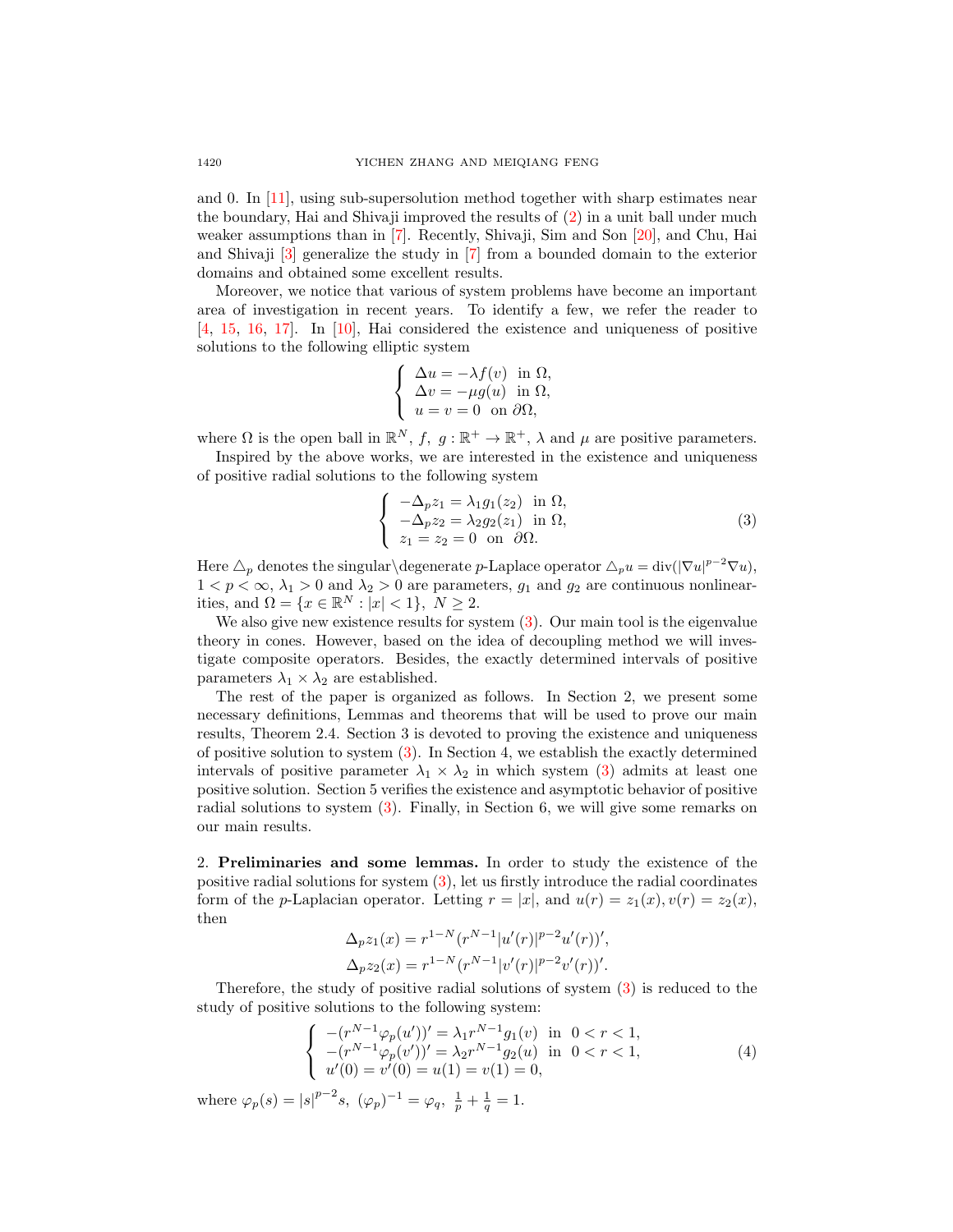**Lemma 2.1.** Let  $p > 1$ ,  $q > 1$  satisfy  $\frac{1}{p} + \frac{1}{q} = 1$ . Then  $\varphi_p(s) = |s|^{p-2} s$  is odd, and

$$
s\varphi_p(s) > 0 \text{ if } s \neq 0, \ \varphi_p(st) = \varphi_p(s)\varphi_p(t), \varphi_p(0) = 0, \ \varphi_p(1) = 1, \ \varphi_p(-1) = -1,
$$
  

$$
\varphi_p(s+t) = \begin{cases} 2^{p-1}(\varphi_p(s) + \varphi_p(t)), & \text{if } p \ge 2, \ s, t > 0, \\ \varphi_p(s) + \varphi_p(t), & \text{if } 1 < p < 2, \ s, t > 0. \end{cases}
$$

On the other hand,  $\varphi_p(s)$  is increasing on  $[0,\infty)$ , and for  $a \geq 0$ ,  $\varphi_p(s^a) = \varphi_p^a(s)$ on  $[0, \infty)$ .

Next we mainly analyze the existence of positive solutions for system [\(4\)](#page-1-1). In order to get our theorems, we let  $\mathbb{R}_+ = [0, +\infty)$  and  $g_i$  satisfy  $(\mathbf{C_0})$   $g_1$  and  $g_2 : \mathbb{R}_+ \to \mathbb{R}_+$  are continuous.

 $(\mathbf{C_1})$   $g_1$  and  $g_2 : \mathbb{R}_+ \to \mathbb{R}_+$  are nondecreasing,  $C^1$  on  $(0, \infty)$  and

$$
\lim_{x \to 0^+} \sup x g_1'(x) < \infty, \quad \lim_{x \to 0^+} \sup x g_2'(x) < \infty.
$$

 $(C_2)$  There exist nonnegative numbers  $a, b, A, D$ , where  $ab < 1$  and  $A, D > 0$  such that

$$
\lim_{x \to 0^+} \inf \frac{g_1(x)}{\varphi_p(x^a)} > 0, \quad \lim_{x \to 0^+} \inf \frac{g_2(x)}{\varphi_p(x^b)} > 0,
$$

$$
\lim_{x \to \infty} \frac{g_1(x)}{\varphi_p(x^a)} = A, \quad \lim_{x \to \infty} \frac{g_2(x)}{\varphi_p(x^b)} = D
$$

and for  $a_1 > a$  and  $b_1 > b$ ,

$$
\frac{g_1(x)}{\varphi_p(x^{a_1})}
$$
 and 
$$
\frac{g_2(x)}{\varphi_p(x^{b_1})}
$$

are nonincreasing for  $x$  large.

A pair of functions  $u, v \in C[0,1] \cap C^1(0,1)$  with  $\phi_p(u'), \phi_p(v') \in C^1(0,1)$  is called to be a positive solution of [\(4\)](#page-1-1) if  $u(t), v(t) > 0$  for all  $t \in (0, 1)$ , and u and v satisfy  $(4).$  $(4).$ 

Let

$$
E = C([0,1], \mathbb{R}) \times C([0,1], \mathbb{R}).
$$

Then E is a Banach space with the norm  $\|(u, v)\| = \max\{\|u\|_{\infty}, \|v\|_{\infty}\}\,$ , where  $||u||_{\infty} = \max_{t \in [0,1]} |u(t)|.$ 

Define a cone  $P$  by

$$
P = \{(u, v) \in E : u \ge 0, v \ge 0\}.
$$

Define an operator  $F: E \to E$  by

$$
F(u, v)(t) = (A(u, v)(t), B(u, v)(t)), \quad t \in [0, 1],
$$

where

$$
A(u,v)(t) = \int_t^1 \varphi_q\left(\frac{1}{s^{N-1}} \int_0^s \lambda_1 \tau^{N-1} g_1(v(\tau)) d\tau\right) ds,
$$

and

$$
B(u, v)(t) = \int_t^1 \varphi_q(\frac{1}{s^{N-1}} \int_0^s \lambda_2 \tau^{N-1} g_2(u(\tau)) d\tau) ds.
$$

It is easy to check that  $F: P \to P$  is completely continuous and the solution of system [\(4\)](#page-1-1) is equivalent to the fixed point equation

$$
F(u, v) = (u, v).
$$

Therefore, the task of the present paper is to search nonzero fixed points of F.

The following well-known results are crucial in the proofs of our results.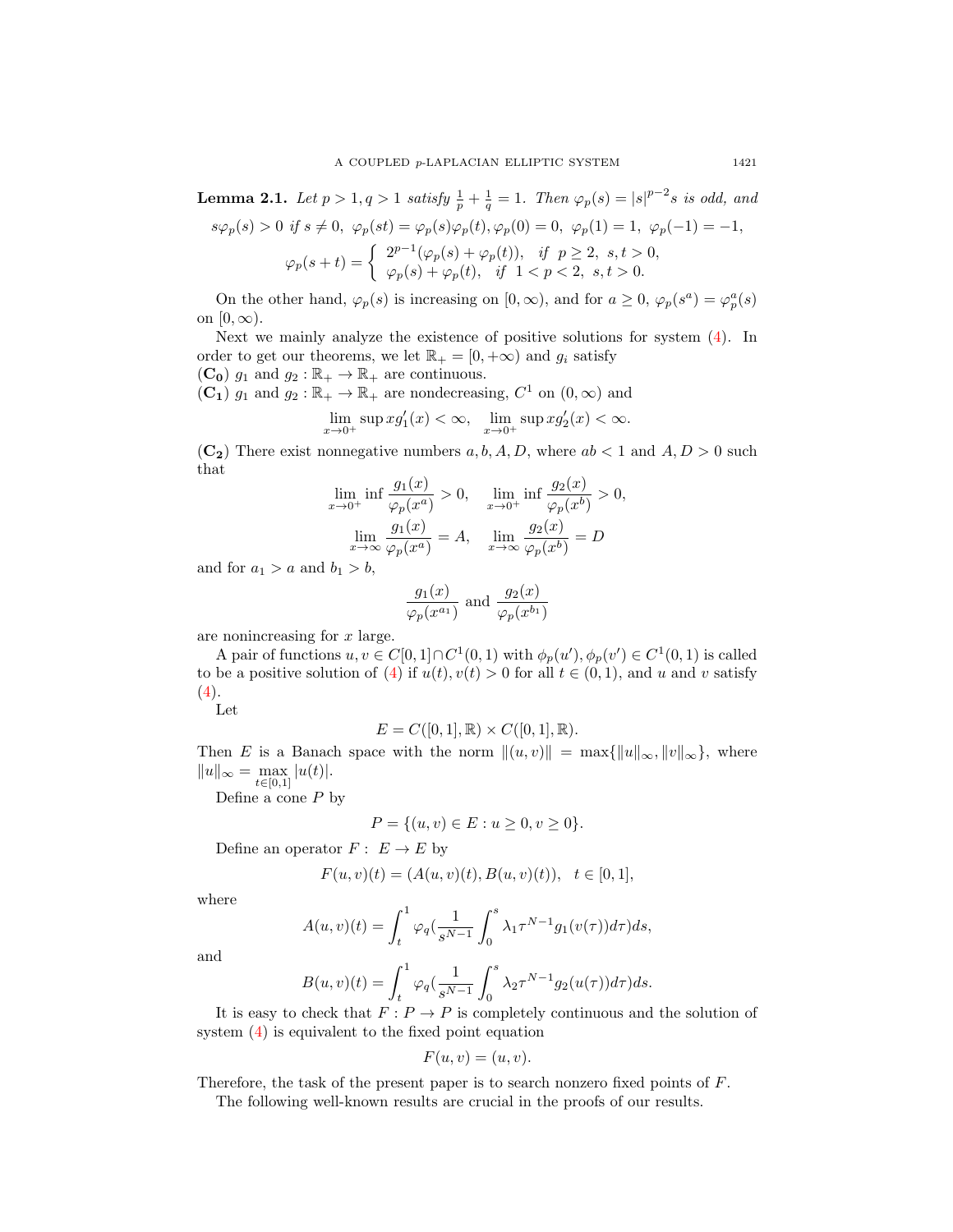<span id="page-3-0"></span>**Lemma 2.2.** (See Lemma 2.4 of  $[9]$ , on page 131) Let P be a cone in a Banach space E and  $T: P \to P$  be a completely continuous mapping satisfying (a) There exist  $k \in K$ ,  $||k|| = 1$ , and a number  $r > 0$  such that all solutions  $y \in P$ of

$$
y = Ty + \theta k, \quad 0 < \theta < \infty
$$

satisfy  $||y|| \neq r$ .

(b) There exists  $R > r$  such that all solutions  $z \in P$  of

$$
z = \theta T z, \quad 0 < \theta < 1.
$$

Then T has a fixed point  $x \in P$ ,  $r \le ||x|| \le R$ .

3. Uniqueness of positive solution. In this section, we analyze the uniqueness of fixed point of F for  $\lambda_1 \lambda_2^a$  and  $\lambda_1^b \lambda_2$  sufficiently large.

<span id="page-3-2"></span>**Lemma 3.1.** Let h be continuous on  $\mathbb{R}_+$  and  $C^1$  on  $(0, \infty)$  such that

$$
\lim_{x \to 0^+} \sup xh'(x) < \infty.
$$

Let M,  $\varepsilon$ , r be positive numbers with  $\varepsilon$  < 1. Then there is a positive constant C such that

$$
|h(\gamma x) - \varphi_p(\gamma^r)h(x)| \le C(1 - \gamma)
$$

for  $\varepsilon \leq \gamma < 1$  and  $0 \leq x \leq M$ .

*Proof.* Let  $0 \le x \le M$ . Define  $H(\gamma) = h(\gamma x) - \varphi_p(\gamma^r)h(x)$ ,  $\varepsilon \le \gamma < 1$ . Using the mean value theorem, there is a  $c \in (\gamma, 1)$  such that

$$
|H(\gamma)| = |H(\gamma) - H(1)| = (1 - \gamma)|xh'(cx) - r(p - 1)c^{r(p-1)-1}h(x)| \le C(1 - \gamma),
$$

where

$$
C = \frac{\sup\{|yh'(y)| : 0 < y \le M\}}{\varepsilon} + r(p-1) \max(\varepsilon^{r(p-1)-1}, 1) \sup\{|h(y)| : y \le M\}.
$$

Next we will check the upper and lower estimates for possible positive solutions of system  $(4)$ .

<span id="page-3-1"></span>**Lemma 3.2.** Let  $(u, v)$  be a positive solution of  $(4)$ . Then there exist positive constants  $M_i$ ,  $i \in \{1, 2, 3, 4\}$  and M independent of u, v such that

$$
M_1(\varphi_q(\lambda_1\lambda_2^a))^{\frac{1}{1-ab}}(1-t) \le u(t) \le M_2(\varphi_q(\lambda_1\lambda_2^a))^{\frac{1}{1-ab}}(1-t), \ 0 < t < 1,
$$
  

$$
M_3(\varphi_q(\lambda_2\lambda_1^b))^{\frac{1}{1-ab}}(1-t) \le v(t) \le M_4(\varphi_q(\lambda_2\lambda_1^b))^{\frac{1}{1-ab}}(1-t), \ 0 < t < 1
$$
  
for min $\{\lambda_1\lambda_2^a, \lambda_2\lambda_1^b\} \ge M.$ 

*Proof.* Suppose that u and v are a pair of positive solutions for system  $(4)$ . By integrating, we get

$$
u(t) = \int_t^1 \varphi_q \bigg( \frac{1}{s^{N-1}} \int_0^s \lambda_1 \tau^{N-1} g_1(v(\tau)) d\tau \bigg) ds,
$$
  

$$
v(t) = \int_t^1 \varphi_q \bigg( \frac{1}{s^{N-1}} \int_0^s \lambda_2 \tau^{N-1} g_2(u(\tau)) d\tau \bigg) ds.
$$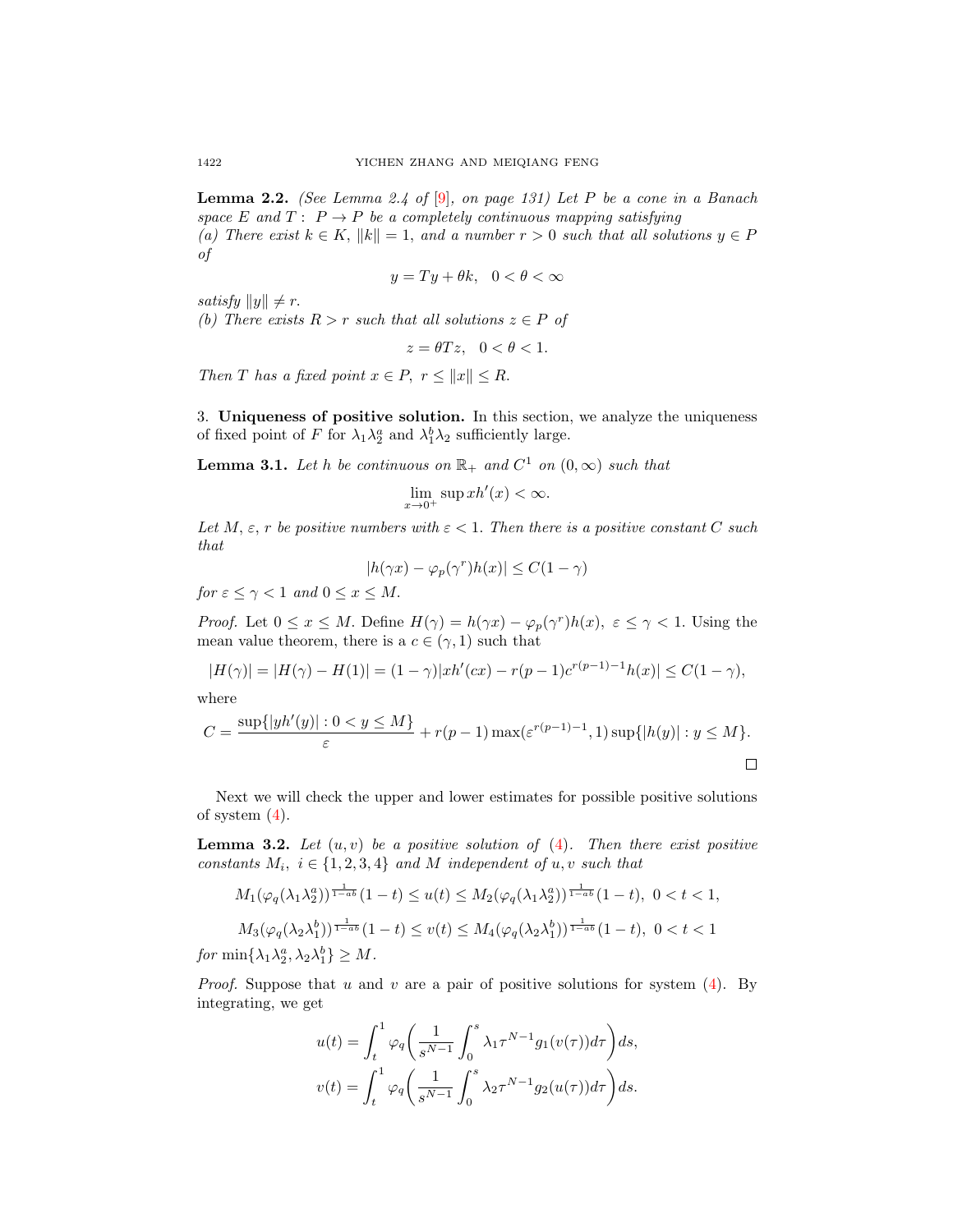Next, we can denote by  $c_i$ ,  $i = 1, 2, \ldots$ , positive constants independent of  $u, v, \lambda_1, \lambda_2$ . Since v is decreasing, we have

$$
u(\frac{1}{2}) \geq \int_{\frac{1}{2}}^{1} \varphi_{q}(\frac{1}{s^{N-1}} \int_{0}^{\frac{1}{2}} \lambda_{1} \tau^{N-1} g_{1}(v(\tau)) d\tau) ds
$$
  
\n
$$
= \varphi_{q}(\lambda_{1}) \int_{\frac{1}{2}}^{1} \varphi_{q}(\frac{1}{s^{N-1}} \int_{0}^{\frac{1}{2}} \tau^{N-1} g_{1}(v(\tau)) d\tau) ds
$$
  
\n
$$
\geq \varphi_{q}(\lambda_{1}) \int_{\frac{1}{2}}^{1} \varphi_{q}(\frac{1}{s^{N-1}}) ds \cdot \varphi_{q}(\int_{0}^{\frac{1}{2}} \tau^{N-1} d\tau) \cdot \varphi_{q}(g_{1}(v(\frac{1}{2})))
$$
  
\n
$$
\geq \frac{1}{2} \varphi_{q}(\frac{\lambda_{1}}{N 2^{N}}) \varphi_{q}(g_{1}(v(\frac{1}{2}))).
$$
\n(5)

Similarly we can get

<span id="page-4-2"></span><span id="page-4-1"></span><span id="page-4-0"></span>
$$
v(\frac{1}{2}) \ge \frac{1}{2}\varphi_q(\frac{\lambda_2}{N2^N})\varphi_q(g_2(u(\frac{1}{2}))).
$$
 (6)

By  $({\bf C_2}),$  there are two positive constants  $K_1$  and  $K_2$  such that

$$
g_1(x) \ge \varphi_p(K_1 x^a), \quad g_2(x) \ge \varphi_p(K_2 x^b) \text{ for } x \ge 0.
$$
 (7)

This together with  $(5)$  and  $(6)$ , shows that

$$
u\left(\frac{1}{2}\right) \geq \frac{1}{2}\varphi_q\left(\frac{\lambda_1}{N2^N}\right)K_1\left[\frac{1}{2}\varphi_q\left(\frac{\lambda_2}{N2^N}\right)\right]^a K_2^a(u\left(\frac{1}{2}\right))^{ab} = c_1\varphi_q(\lambda_1\lambda_2^a)(u\left(\frac{1}{2}\right))^{ab}.
$$

Thus,

$$
u\left(\frac{1}{2}\right) \ge (c_1)^{\frac{1}{1-a b}} \varphi_q(\lambda_1 \lambda_2^a)^{\frac{1}{1-a b}} = c_2(\varphi_q(\lambda_1 \lambda_2^a))^{\frac{1}{1-a b}}.
$$
 (8)

Similarly, we can get

$$
v\left(\frac{1}{2}\right) \ge (c_1)^{\frac{1}{1-a b}} \varphi_q(\lambda_2 \lambda_1^b)^{\frac{1}{1-a b}} = c_2'(\varphi_q(\lambda_2 \lambda_1^b))^{\frac{1}{1-a b}}.
$$
 (9)

It follows from [\(7\)](#page-4-2), [\(8\)](#page-4-3) and [\(9\)](#page-4-4) that for  $t \geq \frac{1}{2}$ 

−u

<span id="page-4-4"></span><span id="page-4-3"></span>
$$
-u'(t) = \varphi_q(\frac{\lambda}{t^{N-1}} \int_0^t s^{N-1} g_1(v) ds)
$$
  
\n
$$
\geq \varphi_q(\lambda_1 \int_0^{\frac{1}{2}} s^{N-1} g_1(v) ds)
$$
  
\n
$$
\geq \varphi_q(\frac{\lambda_1}{N2^N} g_1(v(\frac{1}{2})))
$$
  
\n
$$
= \varphi_q(\frac{\lambda_1}{N2^N}) \varphi_q(g_1(v(\frac{1}{2})))
$$
  
\n
$$
\geq \varphi_q(\frac{\lambda_1}{N2^N}) K_1 c_2^a(\varphi_q(\lambda_1 \mu^a))^{\frac{1}{1-ab}}
$$
  
\n
$$
= c_3(\varphi_q(\lambda_1 \lambda_2^a))^{\frac{1}{1-ab}}.
$$

Then by integrating, for  $t \geq \frac{1}{2}$ , we get

$$
u(t) \ge c_3(\varphi_q(\lambda_1 \lambda_2^a))^{\frac{1}{1-ab}}(1-t). \tag{10}
$$

Similarly,

<span id="page-4-5"></span>
$$
v(t) \ge c_4(\varphi_q(\lambda_2 \lambda_1^b))^{\frac{1}{1-ab}} (1-t). \tag{11}
$$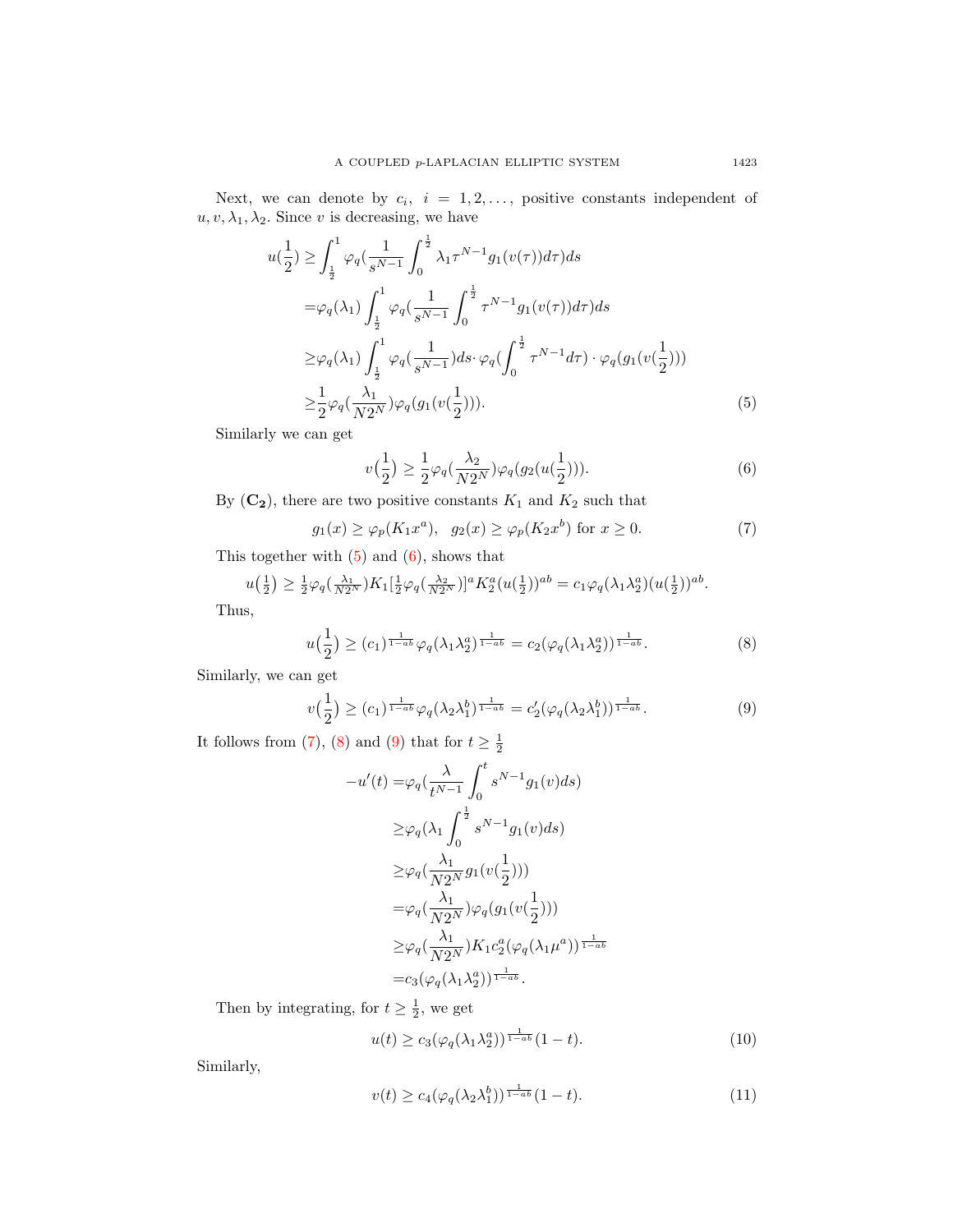Because of  $u, v$  being decreasing, this shows the left-side inequalities for  $u, v$  in Lemma 3.2.

According to the formulas for  $u, v$ , we can see that

$$
u(t) \le |u|_{\infty}
$$
  
\n
$$
\le \int_0^1 \varphi_q \left( \frac{1}{s^{N-1}} \int_0^s \lambda_1 \tau^{N-1} g_1(|v|_{\infty}) d\tau \right) ds
$$
  
\n
$$
\le \int_0^1 \varphi_q \left( \frac{1}{s^{N-1}} \int_0^1 \lambda_1 \tau^{N-1} g_1(|v|_{\infty}) d\tau \right) ds
$$
  
\n
$$
\le \varphi_q(\lambda_1 g_1(|v|_{\infty}))
$$
\n(12)

and

<span id="page-5-2"></span><span id="page-5-1"></span>
$$
|v|_{\infty} \le \varphi_q(\lambda_2 g_2(|u|_{\infty})). \tag{13}
$$

By (7) and (11), for large 
$$
\lambda_1 \lambda_2^a
$$
 and  $\lambda_2 \lambda_1^b$ , we get

$$
|v(t)| \ge c_4(\varphi_q(\lambda_1 \lambda_2^b))^{\frac{1}{1-ab}} (1-t) \gg 1 \quad (i.e. \ |v|_{\infty} \text{ is large}) \tag{14}
$$

and

$$
\lambda_1 g_1(|v|_{\infty}) \geq \lambda_1 \varphi_p(K_1|v|_{\infty}^a)
$$
  
\n
$$
\geq \lambda_1 \varphi_p(K_1[c_4(\varphi_q(\lambda_2 \lambda_1^b))^{\frac{1}{1-ab}}]^a)
$$
  
\n
$$
\geq \lambda_1 \varphi_p(K_1[c_4^a(\varphi_q(\lambda_1 \lambda_2^a))^{\frac{1}{1-ab}}])
$$
  
\n
$$
\gg 1.
$$

Note that from  $(\bf{C_2})$  it follows that

$$
|v|_{\infty} \leq \varphi_q(\lambda_2 g_2(|u|_{\infty}))
$$
  
\n
$$
\leq \varphi_q(\lambda_2 g_2(\varphi_q(\lambda_1 g_1(|v|_{\infty}))))
$$
  
\n
$$
\leq \varphi_q(\lambda_2 g_2(\varphi_q(\lambda_1 K_1)|v|_{\infty}^a))
$$
  
\n
$$
\leq \varphi_q(\lambda_2 K_2 \varphi_p((\varphi_q(\lambda_1 K_1))^b(|v|_{\infty})^{ab}))
$$
  
\n
$$
= \varphi_q(K_1^b K_2) \varphi_q(\lambda_2 \lambda_1^b)(|v|_{\infty})^{ab}
$$
  
\n
$$
= c_5 \varphi_q(\lambda_2 \lambda_1^b)(|v|_{\infty})^{ab},
$$

or

<span id="page-5-0"></span>
$$
|v|_{\infty} \leq c_5^{\frac{1}{1-ab}} \left(\varphi_q(\lambda_2 \lambda_1^b)\right)^{\frac{1}{1-ab}}.
$$
 (15)

By combining the equation of  $u'$  and  $(15)$ , we can get

$$
-u'(t) \leq \varphi_q(\frac{\lambda_1}{t^{N-1}} \int_0^t s^{N-1} g_1(|v|_{\infty}) ds)
$$
  
\n
$$
\leq \varphi_q(\lambda_1 g_1(|v|_{\infty}))
$$
  
\n
$$
\leq \varphi_q(\lambda_1 f(c_5^{\frac{1}{1-ab}} (\varphi_q(\lambda_2 \lambda_1^b))^{\frac{1}{1-ab}}))
$$
  
\n
$$
\leq \varphi_q(\lambda_1) K_1 c_5^{\frac{1}{1-ab}} (\varphi_q(\lambda_1 \lambda_2^a)^{\frac{1}{1-ab}})
$$
  
\n
$$
= c_6 (\varphi_q(\lambda_1 \lambda_2^a)^{\frac{1}{1-ab}}), \qquad (16)
$$

and then it follows from integrating that

$$
u(t) \le c_6(\varphi_q(\lambda_1 \lambda_2^a)^{\frac{1}{1-ab}})(1-t), \ \ 0 < t < 1.
$$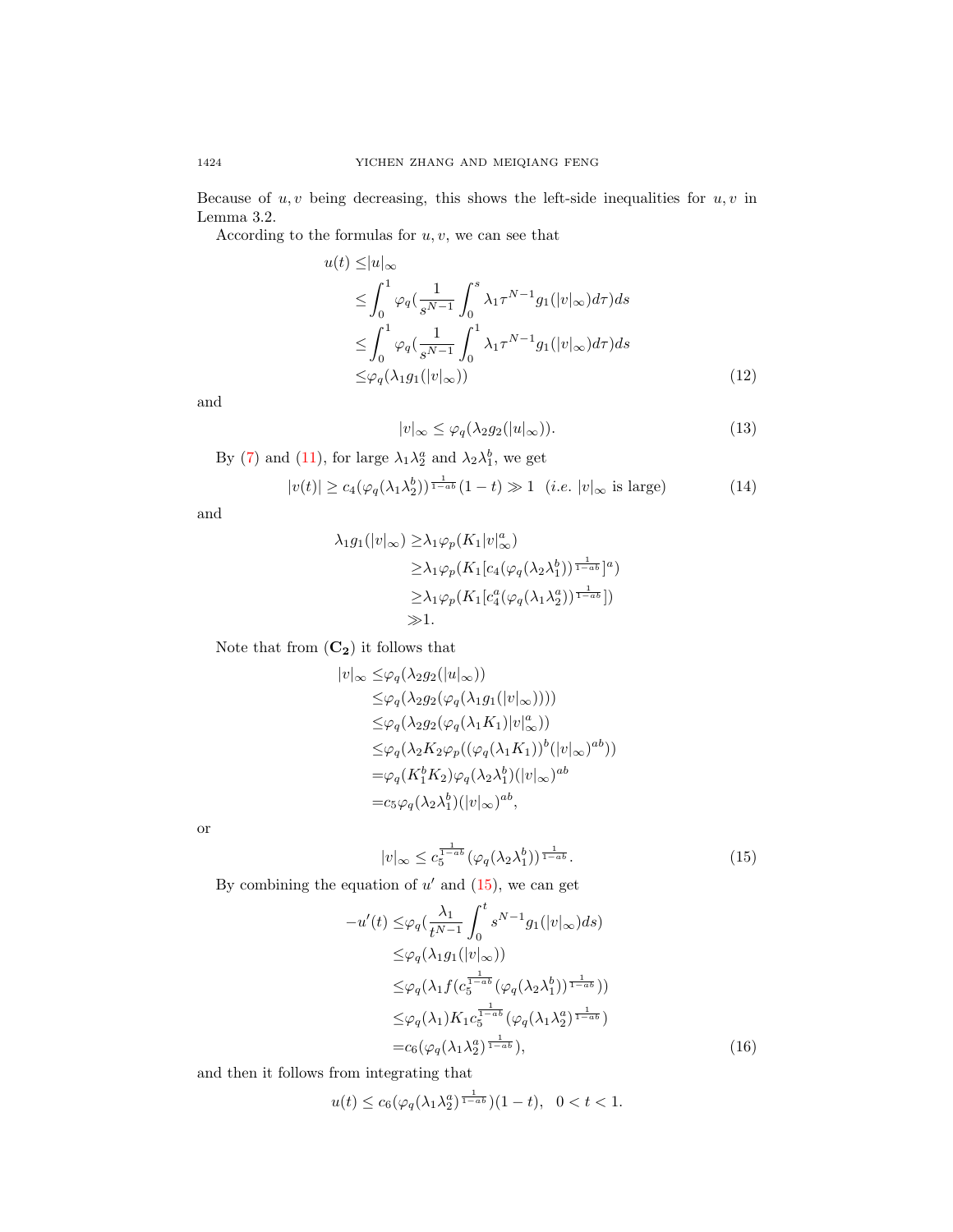Similarly, we can get the upper estimate for  $v(t)$ . This completes the proof.  $\Box$ 

<span id="page-6-2"></span>**Theorem 3.3.** Assume  $(C_0) - (C_2)$  hold. Then there is a constant  $\beta > 0$  such that the system [\(4\)](#page-1-1) admits a unique positive solution for  $\min(\lambda_1 \lambda_2^a, \lambda_2 \lambda_1^b) \geq \beta$ .

Proof. We shall check the conditions of Lemma [2.2](#page-3-0) to prove the existence of solution. Let  $(u, v) \in P$  satisfy

$$
(u, v) = F(u, v) + \theta(1, 1)
$$

for some  $\theta > 0$ . Because of u, v are nonincreasing and u,  $v > 0$  on  $(0, 1)$ , the proof is analogous to that of Lemma [3.2](#page-3-1) that

$$
u\left(\frac{1}{2}\right) \geq c_2(\varphi_q(\lambda_1\lambda_2^a))^{\frac{1}{1-ab}}.
$$

So,  $\|(u, v)\| \neq r$ , where  $0 < r < c_2(\varphi_q(\lambda_1 \lambda_2^a))^{\frac{1}{1 - a b}}$ . Next, set  $(u, v) \in P$  with

$$
(u,v) = \theta F(u,v)
$$

for some  $\theta \in (0, 1)$ . Then, by [\(12\)](#page-5-1) and [\(13\)](#page-5-2) we get

$$
|v|_{\infty} \leq \varphi_q(\lambda_2 g_2(\varphi_q(\lambda_1 g_1(|v|_{\infty})))) , |u|_{\infty} \leq \varphi_q(\lambda_1 g_1(\varphi_q(\lambda_2 g_2(|u|_{\infty})))) .
$$

In addition, if  $|v|_{\infty} \to \infty$ , by  $(\mathbb{C}_2)$  and  $ab < 1$  we can see that

$$
1 \le \frac{\varphi_q(\lambda_2 g_2(\varphi_q(\lambda_1 g_1(|v|_{\infty}))))}{|v|_{\infty}} \le \frac{c_5 \varphi_q(\lambda_2 \lambda_1^b)(|v|_{\infty})^{ab}}{|v|_{\infty}} = 0,
$$

which is impossible. So, there is a number  $R > r$  such that  $\|(u, v)\| \neq R$ . Therefore, Lemma [2.2](#page-3-0) shows that F has a fixed point  $(u, v)$  with  $r \leq ||(u, v)|| \leq R$ . Thus, it follows that [\(4\)](#page-1-1) admits one positive solution, and the existence is proved.

Next, we shall show that the solution is unique. Suppose that  $(u, v)$  and  $(u_1, u_2)$ are positive solutions of system [\(4\)](#page-1-1) and let  $\min\{\lambda_1\lambda_2^a, \lambda_2\lambda_1^b, \}$  be large enough such that Lemma [3.2](#page-3-1) holds. It follows from Lemma [3.2](#page-3-1) that

$$
\frac{M_1}{M_2}u_1 \le u \le \frac{M_2}{M_1}u_1 \text{ on } (0,1).
$$

Let  $\alpha = \sup\{d > 0 : u \ge du_1 \text{ in } (0,1)\}.$  Then obviously  $d_0 \le \alpha \le \infty$  and  $u \ge \alpha u_1$  in (0, 1), where  $\alpha_0 = \frac{M_1}{M_2}$ . We assert that  $\alpha \ge 1$ . In fact, we can assume by contradiction that  $\alpha < 1$ . Since  $u, v$  are decreasing and

$$
(t^{N-1}\varphi_p(u'))' = -\lambda_1 t^{N-1} g_1 \left( \int_t^1 \varphi_q\left(\frac{1}{s^{N-1}} \int_0^s \lambda_2 \tau^{N-1} g_2(u(\tau)) d\tau \right) ds \right),
$$
  
\n
$$
t^{N-1} \varphi_p(\alpha u_1')' = -\lambda_1 t^{N-1} \varphi_p(\alpha) g_1 \left( \int_t^1 \varphi_q\left(\frac{1}{s^{N-1}} \int_0^s \lambda_2 \tau^{N-1} g_2(u_1(\tau)) d\tau \right) ds \right),
$$
  
\n
$$
\text{can get}
$$

we can get

 $($ 

$$
[t^{N-1}(\varphi_p(u') - \varphi_p(\alpha u_1'))]'
$$
  
\n
$$
\leq -\lambda_1 t^{N-1} [g_1(\int_t^1 \varphi_q(\frac{\lambda_2}{s^{N-1}} \int_0^s \tau^{N-1} g_2(\alpha u_1(\tau)) d\tau) ds)
$$
  
\n
$$
-\varphi_p(\alpha) g_1(\int_t^1 \varphi_q(\frac{\lambda_2}{s^{N-1}} \int_0^s \tau^{N-1} g_2(u_1(\tau)) d\tau) ds)].
$$
\n(17)

Let  $b_1 > b_2 > b$ ,  $a_1 > a$  and  $a_1b_1 < 1$ . Then we assert that

<span id="page-6-1"></span><span id="page-6-0"></span>
$$
\int_0^s \tau^{N-1} g_2(\alpha u_1(\tau)) d\tau \ge \varphi_p(\alpha^{b_1}) \int_0^s \tau^{N-1} g_2(u_1(\tau)) d\tau.
$$
 (18)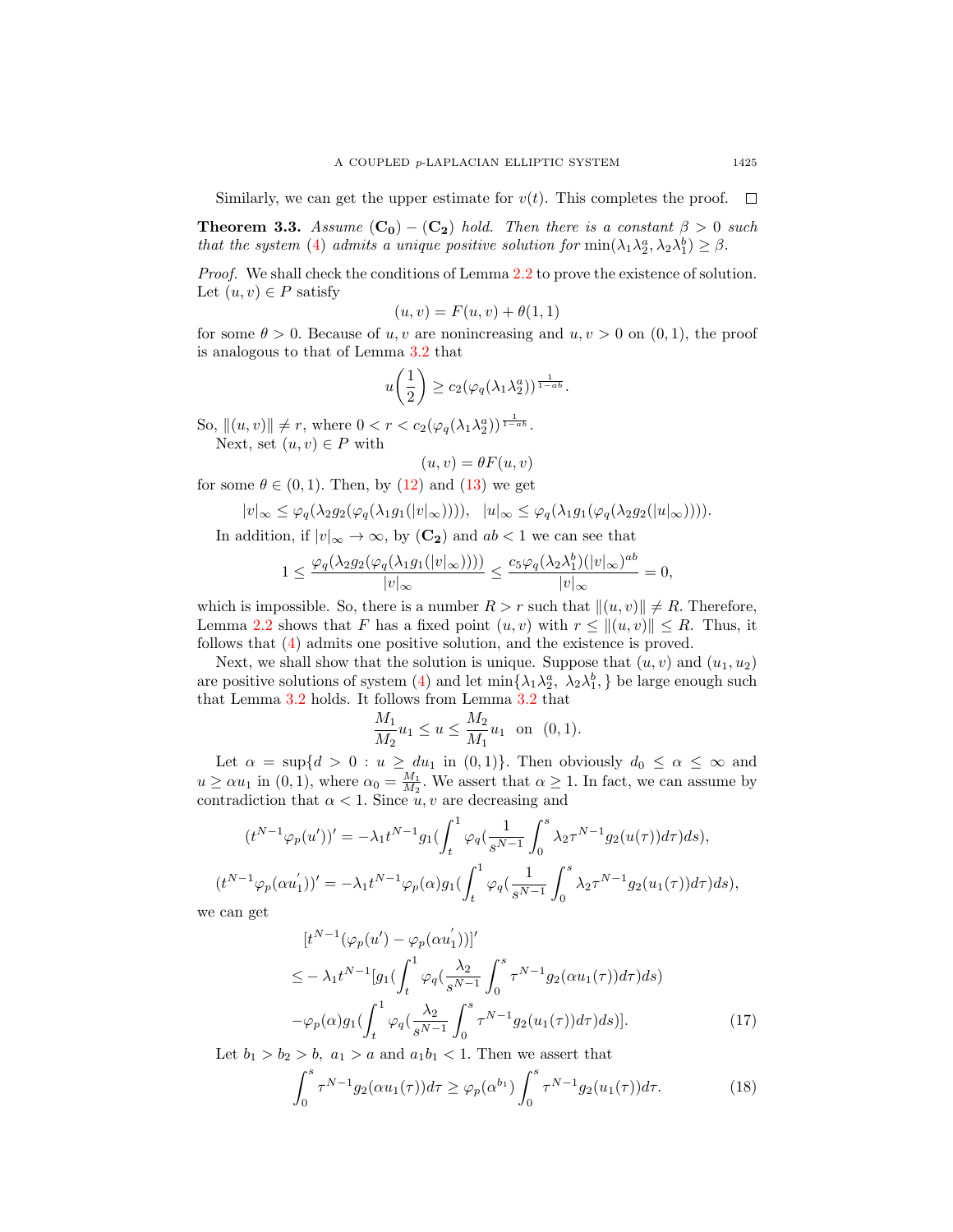According to  $\frac{g_2(x)}{\varphi_p(x^{b_2})}$  is nonincreasing for  $x \gg 1$  and  $\alpha \ge \alpha_0$ , we can get

$$
\frac{g_2(\alpha x)}{\varphi_p((\alpha x)^{b_2})} \ge \frac{g_2(x)}{\varphi_p(x^{b_2})},
$$

or

$$
g_2(\alpha x) \ge \varphi_p(\alpha^{b_2})g_2(x).
$$

By Lemma [3.2,](#page-3-1) we can get

$$
u(r) \ge M_1(\varphi_q(\lambda_1 \lambda_2^a))^{\frac{1}{1-ab}}(1-T) \gg 1,
$$

where  $T \in (\frac{1}{2}, 1)$ .

Since  $\alpha < 1$ , then for  $s \leq T$ , we have

$$
\int_0^s \tau^{N-1}(g_2(\alpha u_1) - \varphi_p(\alpha^{b_1})g_2(u_1))d\tau \ge (\varphi_p(\alpha^{b_2}) - \varphi_p(\alpha^{b_1})) \int_0^s \tau^{N-1}g_2(u_1)d\tau \ge 0.
$$

For  $s > T$ , combined with Lemma [3.1,](#page-3-2) we have

$$
\int_0^s \tau^{N-1}(g_2(\alpha u) - \varphi_p(\alpha^{b_1})g_2(u))d\tau \n= \int_0^T \tau^{N-1}(g_2(\alpha u) - \varphi_p(\alpha^{b_1})g_2(u))d\tau + \int_T^s \tau^{N-1}(g_2(\alpha u) - \varphi_p(\alpha^{b_1})g_2(u))d\tau \n\ge (\varphi_p(\alpha^{b_2}) - \varphi_p(\alpha^{b_1})) \int_0^s \tau^{N-1}g_2(u)d\tau - C(1-T)(1-\alpha).
$$

Because

$$
\int_0^T \tau^{N-1} g_2(u) d\tau \ge \int_0^{\frac{1}{2}} \tau^{N-1} g_2(u) d\tau \ge \frac{g_2(u(\frac{1}{2}))}{N2^N} \ge \frac{K_2}{N2^N}
$$

and since there is a positive number  $l > 0$  such that

$$
(\varphi_p(\alpha^{b_2}) - \varphi_p(\alpha^{b_1})) \ge l(1 - \alpha^{p-1}) \text{ for } \alpha_0 \le \alpha \le 1.
$$

This follows that

$$
\int_0^s \tau^{N-1}(g_2(\alpha u) - \varphi_p(\alpha^{b_1})g_2(u))d\tau > 0, s > T
$$

when  $T$  is sufficiently close to 1. So, we can see that

$$
\int_0^s \tau^{N-1}(g_1(\alpha u) - \varphi_p(\alpha^{b_1})g_1(u))d\tau > 0, \text{ for } s > T
$$

when  $T$  is sufficiently close to 1. So, the proof of  $(18)$  is finished.

Substituting  $(18)$  into  $(17)$  and integrating gets

$$
z^{N-1}(u'-\alpha u_1')(z) \leq -\lambda_1 \int_0^z G(\alpha, t)dt,
$$

where

$$
G(\alpha, t) = t^{N-1} [g_1(\alpha^{b_1} \int_t^1 \varphi_q(\frac{\lambda_2}{s^{N-1}} \int_0^s \tau^{N-1} g_2(u_1(\tau)) d\tau) ds) -\varphi_p(\alpha) g_1(\int_t^1 \varphi_q(\frac{\lambda_2}{s^{N-1}} \int_0^s \tau^{N-1} g_2(u_1(\tau)) d\tau) ds)].
$$

Applying [\(7\)](#page-4-2) and Lemma [3.2,](#page-3-1) for  $t \leq T$ , we get

$$
\int_r^1 \varphi_q\left(\frac{1}{s^{N-1}} \int_0^s \lambda_2 \tau^{N-1} g_2(u_1(\tau)) d\tau\right) ds
$$
  
=  $\varphi_q(\lambda_2) \int_r^1 \varphi_q\left(\frac{1}{s^{N-1}} \int_0^s \tau^{N-1} g_2(u_1(\tau)) d\tau\right) ds$   
 $\geq \varphi_q(\lambda_2) \int_T^1 \varphi_q\left(\frac{1}{s^{N-1}} \int_0^T \tau^{N-1} g_2(u_1(\tau)) d\tau\right) ds$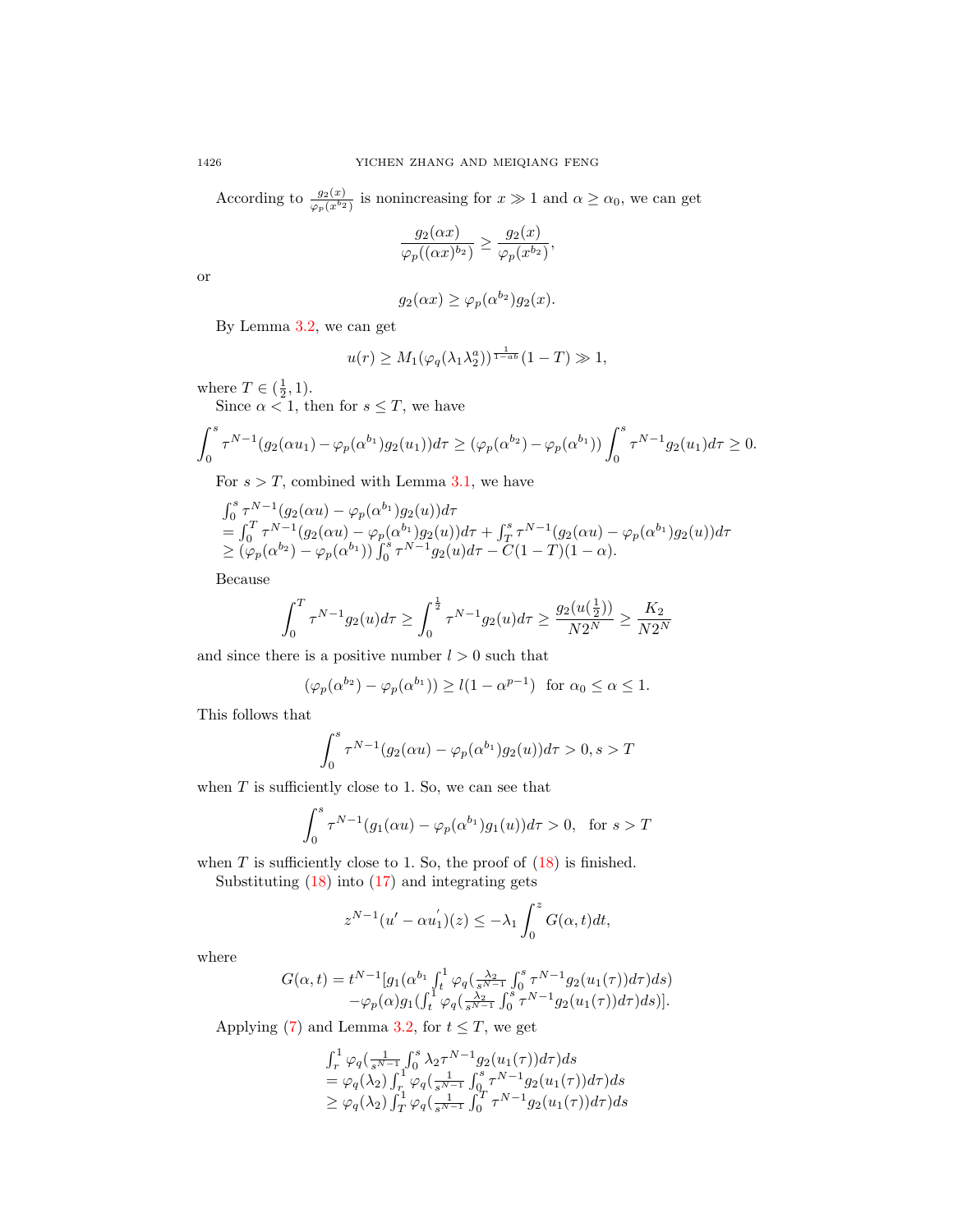$$
\geq \varphi_q(g_2(u_1(T)))\varphi_q(\lambda_2) \int_T^1 \varphi_q\left(\frac{1}{s^{N-1}} \int_0^T \tau^{N-1} d\tau\right) ds
$$
  
\n
$$
\geq (1-T)\varphi_q\left(\frac{\lambda_2 T^N}{N}\right) \varphi_q(g_2(u_1(T)))
$$
  
\n
$$
\geq (1-T)\varphi_q\left(\frac{\lambda_2 T^N}{N}\right) K_2 u_1^b(T)
$$
  
\n
$$
\geq (1-T)\varphi_q\left(\frac{\lambda_2 T^N}{N}\right) K_2 \left[M_1\left(\varphi_q(\lambda_1 \lambda_2^a)\right)^{\frac{1}{1-\alpha b}} (1-t)\right]^b
$$
  
\n
$$
\geq \varphi_q\left(\frac{\lambda_2 T^N}{N}\right) K_2 M_1^b\left(\varphi_q(\lambda_1 \lambda_2^a)\right)^{\frac{b}{1-\alpha b}} (1-T)^{b+1}
$$
  
\n
$$
= h(T)(\varphi_q(\lambda_2 \lambda_1^b))^{\frac{1}{1-\alpha b}}
$$
  
\n
$$
\gg 1,
$$

where  $h(T) = \varphi_q(\frac{T^N}{N})$  $\frac{N}{N}$ ) $K_2 M_1^b (1-T)^{b+1}$ . Because  $\frac{g_1(x)}{\varphi_p(x^{a_1})}$  is nonincreasing for  $x \gg 1$ , we get

<span id="page-8-0"></span>
$$
g_1(\alpha^{b_1}x) \ge \varphi_p(\alpha^{a_1b_1})g_1(x).
$$

Thus

$$
G(\alpha, t) = t^{N-1} (\varphi_p(\alpha^{a_1 b_1}) - \varphi_p(\alpha)) g_1 \left( \int_t^1 \varphi_q(\frac{1}{s^{N-1}} \int_0^s \mu \tau^{N-1} g_2(u_1(\tau)) d\tau) ds \right)
$$
  
\n
$$
\geq t^{N-1} l_0 (1 - \alpha^{p-1}) g_1(h(T) (\varphi_q(\lambda_2 \lambda_1^b))^{\frac{1}{1 - a b}})
$$
  
\n
$$
\geq H(T) t^{N-1} \varphi_q(\lambda_2 \lambda_1^b))^{\frac{a}{1 - a b}} (1 - \alpha^{p-1}) > 0, \quad t \leq T,
$$
\n(19)

where  $H(T) = l_0 k^* K_2 h^a(T)$  and  $l_0$  is a positive constant so that

$$
\varphi_p(\alpha^{a_1b_1}) - \varphi_p(\alpha) \ge l_0(1 - \alpha^{p-1})
$$
 for  $\alpha_0 \le \alpha \le 1$ .

This proves that

$$
z^{N-1}(u' - \alpha u_1')(z) < 0, \quad 0 < z \le T.
$$

On the other hand, if  $z > T$ , then for large  $\lambda_1 \lambda_2^a$  and  $\lambda_2 \lambda_1^b$ , and T sufficiently close to 1, it follows from Lemma  $3.1$  and  $(19)$  that

$$
\int_0^z G(\alpha, r) dr \ge \int_0^{\frac{1}{2}} G(\alpha, t) dt + \int_T^z G(\alpha, t) dt
$$
  
\n
$$
\ge \frac{H(\frac{1}{2})}{N2^N} \varphi_q(\lambda_2 \lambda_1^b) = \frac{a}{1 - a^b} (1 - \alpha^{p-1}) - C(1 - T)(1 - \alpha^{\frac{1}{q_1}})
$$
  
\n
$$
> 0.
$$

Therefore, we have

$$
(u' - \alpha u_1')(z) < 0 \quad \text{for} \quad 0 < z \le 1.
$$

This shows that there is a constant  $\tilde{\alpha} > \alpha$  in  $(0, 1)$  such that  $u \geq \tilde{\alpha}u_1$ , which is a contradiction. Thus  $\alpha \geq 1$  and hence  $u = u_1$  in (0,1). Similarly, we can verify  $v = v_1$  in  $(0, 1)$  and so we finish the proof of Theorem [3.3.](#page-6-2)  $\Box$ 

4. New existence results. In this section, we will establish some new existence results of positive solutions for system [\(4\)](#page-1-1). To achieve this goal, we will define a new cone P and a composite operator T.

<span id="page-8-1"></span>**Lemma 4.1.** (See Theorem 2.3.6 of  $[8]$ , on page 99) Suppose that D is an open subset of the an infinite-dimensional real Banach space E,  $\theta \in D$ , and P is a cone of E. If the operator  $\Gamma : P \cap D \to P$  is completely continuous with  $\Gamma \theta = \theta$  and satisfies

$$
\inf_{x \in P \cap \partial D} \Gamma x > 0,
$$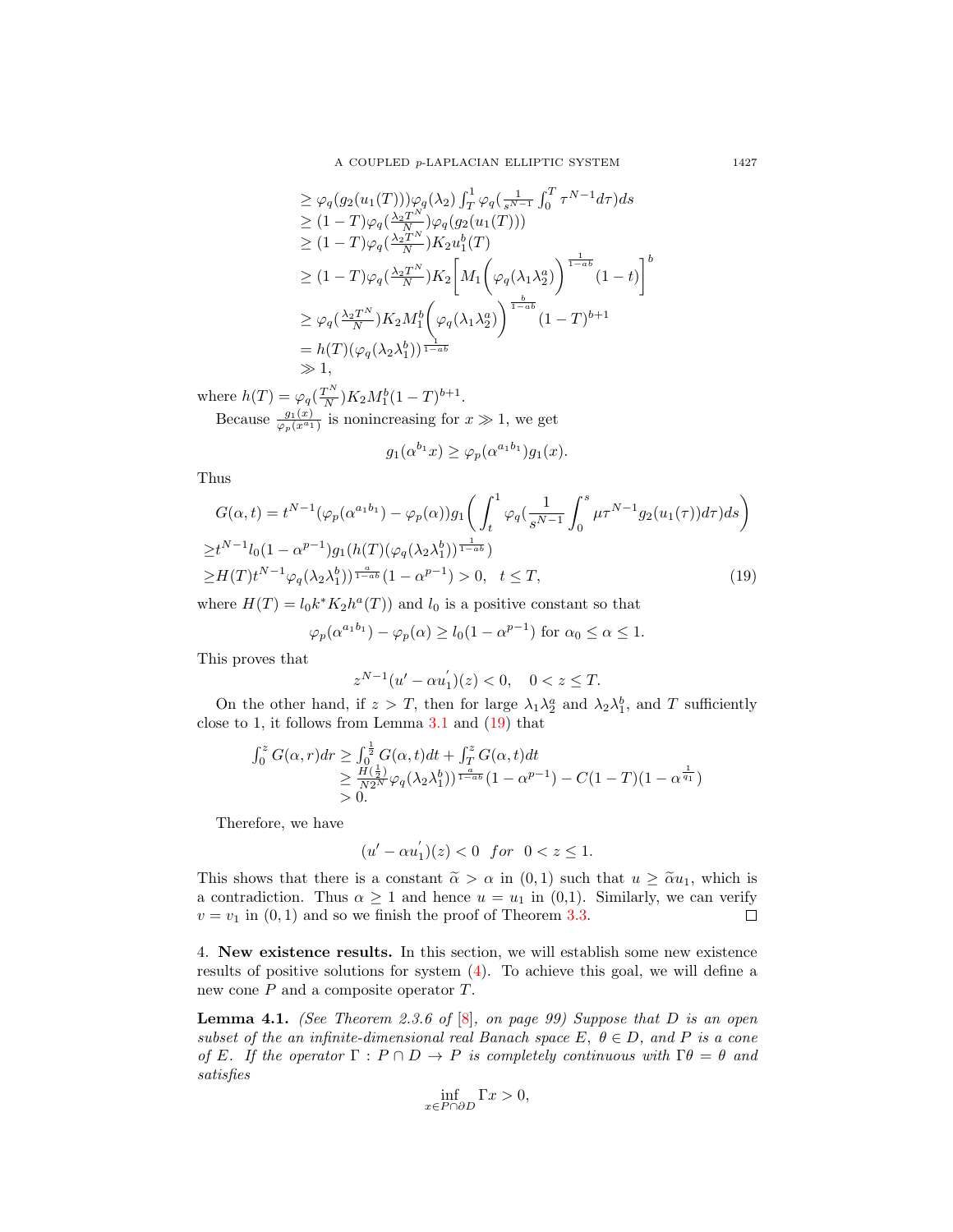then  $\Gamma$  has a proper element on  $P \cap \partial D$  associated with a positive eigenvalue. That is, there exist  $x_0 \in P \cap \partial D$  and  $\mu_0 > 0$  such that  $\Gamma x_0 = \mu_0 x_0$ .

Let  $E = C[0, 1]$ . Then E is a real Banach space with the norm  $\|\cdot\|$  defined by

<span id="page-9-2"></span><span id="page-9-1"></span>
$$
||x|| = \max_{t \in J} |x(t)|.
$$

Let  $J = [0, 1]$  and P be the cone

$$
P := \left\{ v \in E : v(t) \ge 0, \ t \in J, \ v(t) \ge \frac{1}{4} ||v||, \ t \in \left[\frac{1}{4}, \frac{3}{4}\right] \right\}.
$$
 (20)

It is easy to see that  $P$  is a normal cone of  $E$ .

For  $v \in P$ , define  $T_i: P \to E(i = 1, 2)$  as

$$
(T_1v)(t) = \int_t^1 \varphi_q(\frac{1}{\tau^{N-1}} \int_0^\tau s^{N-1} g_1(v(s)) ds) d\tau,
$$
\n(21)

$$
(T_2v)(t) = \varphi_q(\lambda_2) \int_t^1 \varphi_q(\frac{1}{\tau^{N-1}} \int_0^\tau s^{N-1} g_2(v(s)) ds) d\tau.
$$
 (22)

It follows from Lemma 3 in [\[1\]](#page-18-19) that  $T_i(i = 1, 2)$  maps P into itself. Moreover,  $T_1$ and  $T_2$  are completely continuous by standard arguments.

Define a composite operator  $T = T_1 T_2$ , which is also completely continuous from P to itself. So the operator T also maps P into P. Therefore the next task of this paper is to search nonzero fixed points of operator T.

Let

$$
\begin{aligned} g_1^{\infty} &:= \lim_{v \to \infty} \frac{g_1(v)}{\varphi_p(v)}, \ \ g_1^0 := \lim_{v \to 0} \frac{g_1(v)}{\varphi_p(v)}; \\ g_2^{\infty} &:= \lim_{v \to \infty} \frac{g_2(v)}{\varphi_p(v)}, \ \ g_2^0 := \lim_{v \to 0} \frac{g_2(v)}{\varphi_p(v)}, \end{aligned}
$$

and

$$
A = \int_{\frac{1}{4}}^{\frac{3}{4}} s^{N-1} ds = \frac{3^N - 1}{N4^N}, \ B = \int_{\frac{3}{4}}^1 \varphi_q(\frac{1}{\tau^{N-1}}) d\tau, \ B^* = \int_0^1 \varphi_q(\frac{1}{\tau^{N-1}}) d\tau. \tag{23}
$$

<span id="page-9-0"></span>**Theorem 4.2.** Suppose that  $(C_0)$  holds. If  $0 < g_i^{\infty} < +\infty$   $(i = 1, 2)$ , then there exists  $\beta_0 > 0$  such that, for every  $R > \beta_0$ , system [\(4\)](#page-1-1) admits a pair of positive solutions  $u_R$ ,  $v_R$  satisfying  $||u_R|| = R$  for any

<span id="page-9-3"></span>
$$
\lambda_{1R}\lambda_2 \in [\lambda_R, \bar{\lambda}_R],
$$

where  $\lambda_R$  and  $\bar{\lambda}_R$  are positive finite numbers.

*Proof.* Since  $0 < g_i^{\infty} < +\infty$ , there exist  $0 < l_1 < l_2$ ,  $\mu > 0$  so that

$$
l_1\varphi_p(v) < g_1(v) < l_2\varphi_p(v), \ \forall v \ge \mu;
$$

$$
l_1\varphi_p(u) < g_2(u) < l_2\varphi_p(u), \ \forall u \ge \mu.
$$

Next, we verify that  $\beta_0 = 4\mu$  is required. Letting

$$
\Omega_R = \{ x \in E : ||x|| < R \},
$$

then  $0 \in \Omega_R$  and  $\Omega_R$  is a bounded open subset of Banach space E. Since  $R > \beta_0$ , for any  $u, v \in P \cap \partial \Omega_R$ , we get

$$
u(t) \ge \frac{1}{4} ||u|| = \frac{1}{4}R, \ v(t) \ge \frac{1}{4} ||v|| = \frac{1}{4}R, \ t \in [\frac{1}{4}, \frac{3}{4}],
$$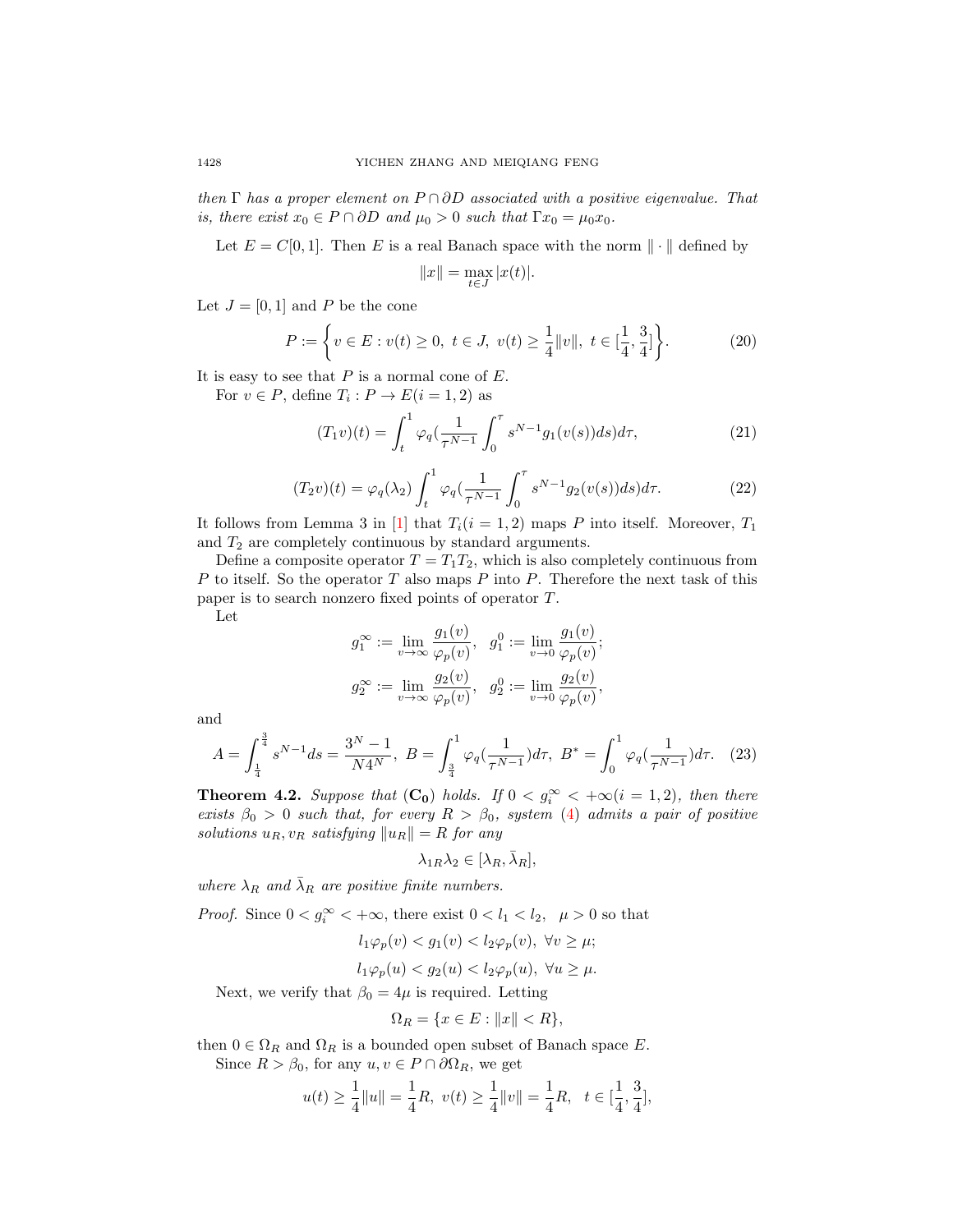and

$$
u(t) \ge \frac{1}{4} ||u|| > \frac{1}{4}\beta_0 = \mu, \ v(t) \ge \frac{1}{4} ||v|| > \frac{1}{4}\beta_0 = \mu, \ t \in [\frac{1}{4}, \frac{3}{4}].
$$

So, for any  $v \in P \cap \partial \Omega_R$ , we have

$$
(T_1v)(t) \ge \int_{\frac{3}{4}}^1 \varphi_q(\frac{1}{\tau^{N-1}} \int_0^{\frac{3}{4}} s^{N-1} g_1(v(s)) ds) d\tau
$$
  
\n
$$
\ge \int_{\frac{3}{4}}^1 \varphi_q(\frac{1}{\tau^{N-1}} \int_{\frac{1}{4}}^{\frac{3}{4}} s^{N-1} g_1(v(s)) ds) d\tau
$$
  
\n
$$
\ge \int_{\frac{3}{4}}^1 \varphi_q(\frac{1}{\tau^{N-1}} \int_{\frac{1}{4}}^{\frac{3}{4}} s^{N-1} l_1 \varphi_p(v(s)) ds) d\tau
$$
  
\n
$$
\ge \int_{\frac{3}{4}}^1 \varphi_q(\frac{1}{\tau^{N-1}} \int_{\frac{1}{4}}^{\frac{3}{4}} s^{N-1} l_1 \varphi_p(\frac{1}{4} ||v||) ds) d\tau
$$
  
\n
$$
= \frac{1}{4} ||v|| \varphi_q(l_1 A) B, \ \forall t \in J.
$$

Analogously, for  $u \in P \cap \partial \Omega_R$ , we obtain

$$
(T_2u)(t) \geq \int_{\frac{3}{4}}^1 \varphi_q(\frac{1}{\tau^{N-1}} \int_0^{\frac{3}{4}} s^{N-1} g_2(u(s)) ds) d\tau
$$
  
\n
$$
\geq \int_{\frac{3}{4}}^1 \varphi_q(\frac{1}{\tau^{N-1}} \int_{\frac{1}{4}}^{\frac{3}{4}} s^{N-1} g_2(u(s)) ds) d\tau
$$
  
\n
$$
\geq \int_{\frac{3}{4}}^1 \varphi_q(\frac{1}{\tau^{N-1}} \int_{\frac{1}{4}}^{\frac{3}{4}} s^{N-1} l_1 \varphi_p(u(s)) ds) d\tau
$$
  
\n
$$
\geq \int_{\frac{3}{4}}^1 \varphi_q(\frac{1}{\tau^{N-1}} \int_{\frac{1}{4}}^{\frac{3}{4}} s^{N-1} l_1 \varphi_p(\frac{1}{4} ||u||) ds) d\tau
$$
  
\n
$$
= \frac{1}{4} ||u|| \varphi_q(l_1 A) B, \ \forall t \in J.
$$

Therefore, we get

$$
(Tu)(t) = (T_1 T_2 u)(t)
$$
  
\n
$$
\geq \frac{1}{4} ||T_2 u|| \varphi_q(l_1 A)B
$$
  
\n
$$
\geq \frac{1}{16} ||u|| (\varphi_q(l_1 A)B)^2.
$$

This gives that

$$
\inf_{u \in P \cap \partial \Omega_R} Tu \ge \frac{1}{16} ||u|| (\varphi_q(l_1 A)B)^2 > 0.
$$

For any  $R > \beta_0$ , Lemma 4.1 yields that operator T admits a proper element  $u_R \in P$  associated with the eigenvalue  $\mu_{1R} > 0$ , and  $u_R$  satisfies  $||u_R|| = R$ .

For operator T, we can denote  $v_R = T_2 u_R$ , then  $u_R$  and  $v_R$  are the solutions of system [\(4\)](#page-1-1).

Let  $\lambda_{1R} = \frac{1}{\varphi_p(\mu_{1R})}$ . Then we get  $Tu_R = \mu_{1R} u_R = \frac{1}{\mu_{1R}(\lambda)}$  $\varphi_q(\lambda_{1R})$ 

<span id="page-10-0"></span> $(24)$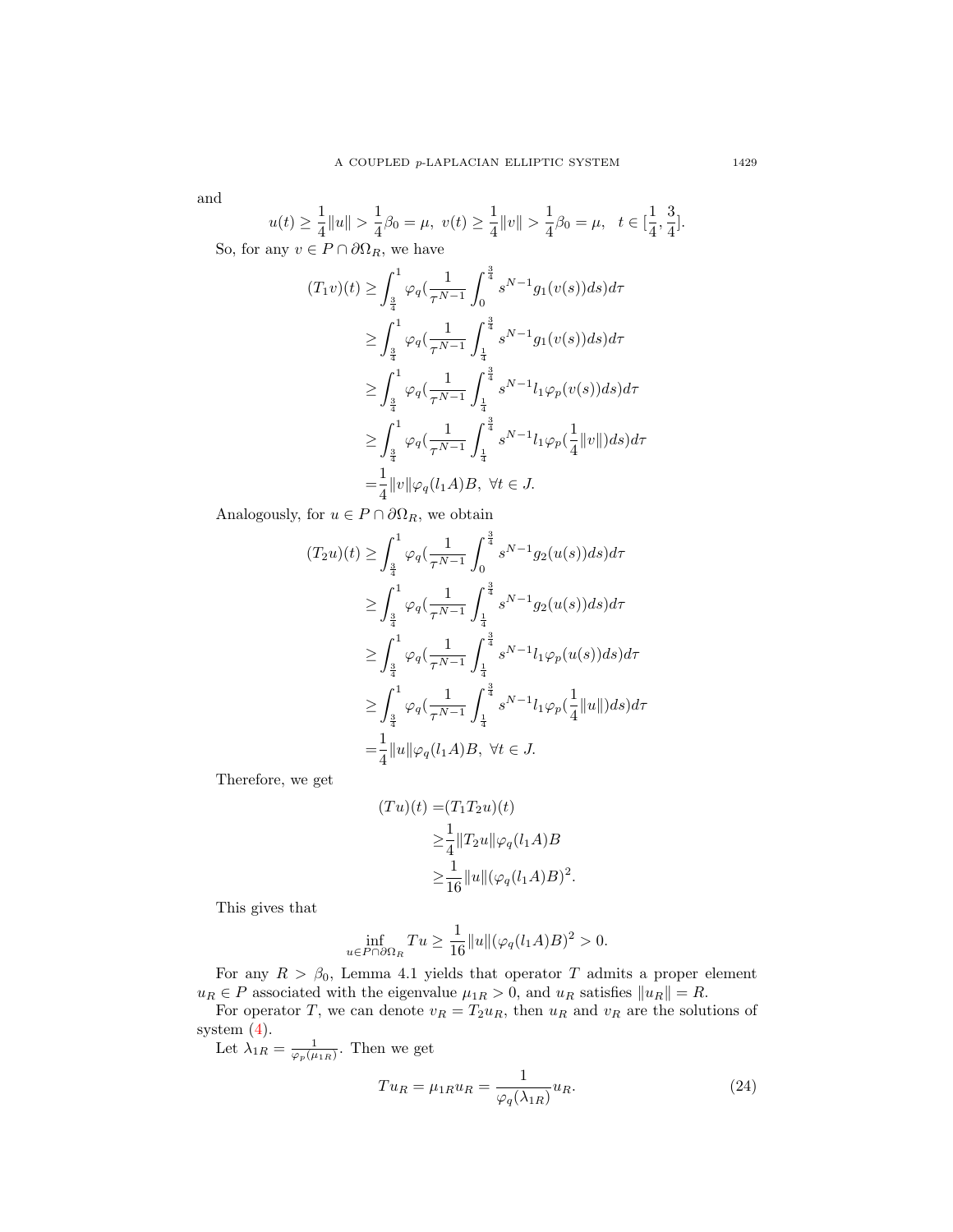It follows from the proof above that, for any  $R > \beta_0$ , system [\(4\)](#page-1-1) has a pair of positive solutions  $u_R$  and  $v_R$  with  $u_R \in P \cap \partial \Omega_R$  associated with  $\lambda_1 = \lambda_{1R} > 0$ . Thus, by [\(24\)](#page-10-0) we get

$$
u_R(t) = \varphi_q(\lambda_{1R}) T u_R,
$$

and so

$$
u_R(t) = \varphi_q(\lambda_{1R}) \int_t^1 \varphi_q(\frac{1}{\tau^{N-1}} \int_0^\tau s^{N-1} g_1(v_R(s)) ds) d\tau,
$$
  

$$
v_R(t) = \varphi_q(\lambda_{2R}) \int_t^1 \varphi_q(\frac{1}{\tau^{N-1}} \int_0^\tau s^{N-1} g_2(u_R(s)) ds) d\tau
$$

with  $||u_R|| = R$ .

On the one hand,

$$
u_R(t) = \varphi_q(\lambda_{1R}) \int_t^1 \varphi_q(\frac{1}{\tau^{N-1}} \int_0^\tau s^{N-1} g_1(v_R(s)) ds) d\tau
$$
  

$$
\leq \varphi_q(\lambda_{1R}) \int_0^1 \varphi_q(\frac{1}{\tau^{N-1}} \int_0^1 s^{N-1} g_1(v_R(s)) ds) d\tau
$$
  

$$
\leq \varphi_q(l_2 \lambda_{1R}) ||v_R|| \int_0^1 \varphi_q(\frac{1}{\tau^{N-1}}) d\tau
$$
  

$$
= \varphi_q(l_2 \lambda_{1R}) B^* ||v_R||, \ \forall t \in J.
$$

Analogously,

$$
v_R(t) \le \varphi_q(l_2 \lambda_2) B^* \|u_R\|, \ \forall t \in J.
$$

This verifies that

$$
||u_R|| = R \le \varphi_q(l_2^2(B^*)^2 \lambda_{1R} \lambda_2)||u_R||,
$$

and so,

$$
\lambda_{1R}\lambda_2 \ge \frac{1}{l_2^2\varphi_p((B^*)^2)} = \lambda_R.
$$

On the other hand,

$$
(u_R)(t) \geq \varphi_q(\lambda_{1R}) \int_{\frac{3}{4}}^1 \varphi_q(\frac{1}{\tau^{N-1}} \int_0^{\frac{3}{4}} s^{N-1} g_1(v_R(s)) ds) d\tau
$$
  
\n
$$
\geq \varphi_q(\lambda_{1R}) \int_{\frac{3}{4}}^1 \varphi_q(\frac{1}{\tau^{N-1}} \int_{\frac{1}{4}}^{\frac{3}{4}} s^{N-1} g_1(v_R(s)) ds) d\tau
$$
  
\n
$$
\geq \varphi_q(\lambda_{1R}) \int_{\frac{3}{4}}^1 \varphi_q(\frac{1}{\tau^{N-1}} \int_{\frac{1}{4}}^{\frac{3}{4}} s^{N-1} l_1 \varphi_p(v_R(s)) ds) d\tau
$$
  
\n
$$
\geq \varphi_q(\lambda_{1R}) \int_{\frac{3}{4}}^1 \varphi_q(\frac{1}{\tau^{N-1}} \int_{\frac{1}{4}}^{\frac{3}{4}} s^{N-1} l_1 \varphi_p(\frac{1}{4} || v_R ||) ds) d\tau
$$
  
\n
$$
= \frac{1}{4} \varphi_q(\lambda_{1R} l_1 A) B || v_R ||, \ \forall t \in J.
$$

Analogously, we can show that

$$
(v_R)(t) \ge \frac{1}{4}\varphi_q(\lambda_2 l_1 A)B||u_R||, \ \forall t \in J.
$$

Therefore, we get

$$
||u_R|| \geq \frac{1}{16}\varphi_q(\lambda_{1R}\lambda_2 l_1^2 A^2)B^2||u_R||,
$$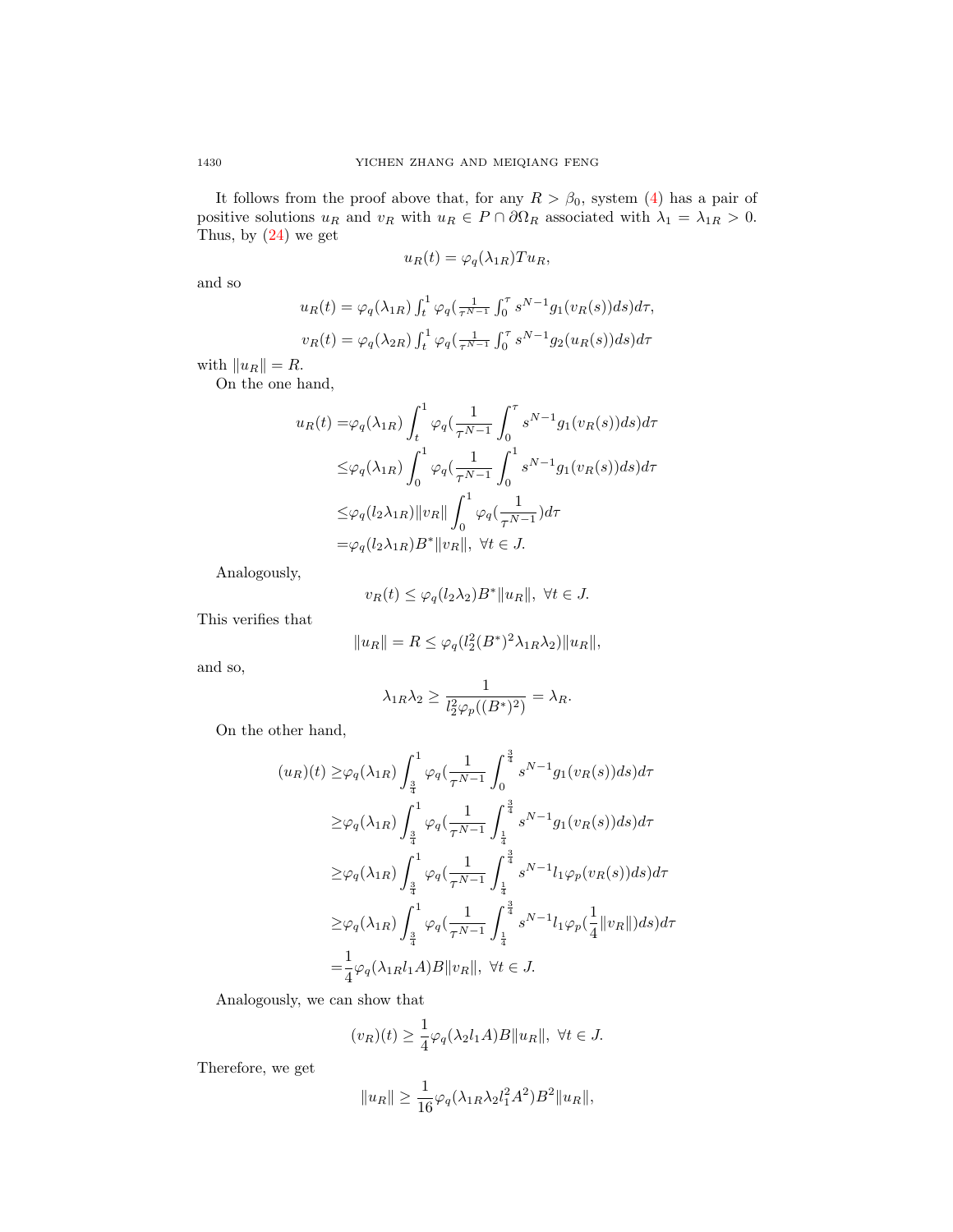and so,

$$
\lambda_{1R}\lambda_2 \le \frac{\varphi_p(16)}{l_1^2 A^2 \varphi_p(B^2)} = \bar{\lambda}_R. \tag{25}
$$

We hence get  $\lambda_{1R}\lambda_2 \in [\lambda_R, \bar{\lambda}_R]$ . This gives the proof.

<span id="page-12-5"></span><span id="page-12-2"></span>
$$
\mathcal{L}^{\mathcal{L}}(\mathcal{L})
$$

If we define another composite operator  $T^* = T_2^* T_1^*$ , where

$$
(T_1^*v)(t) = \varphi_q(\lambda_1) \int_t^1 \varphi_q(\frac{1}{\tau^{N-1}} \int_0^\tau s^{N-1} g_1(v(s)) ds) d\tau,
$$
 (26)

$$
(T_2^*v)(t) = \int_t^1 \varphi_q(\frac{1}{\tau^{N-1}} \int_0^\tau s^{N-1} g_2(v(s)) ds) d\tau.
$$
 (27)

<span id="page-12-0"></span>**Corollary 1.** Let  $T^* = T_2^* T_1^*$ . Suppose that  $(C_0)$  holds. If  $0 < g_i^{\infty} < +\infty (i = 1, 2)$ , then there exists  $\beta_0 > 0$  such that, for every  $R > \beta_0$ , system [\(4\)](#page-1-1) admits a pair of positive solutions  $u_R, v_R$  satisfying  $||v_R|| = R$  for any

$$
\lambda_1 \lambda_{2R} \in [\lambda_R, \bar{\lambda}_R],\tag{28}
$$

where  $\lambda_R$  and  $\overline{\lambda_R}$  are positive finite numbers.

Proof. Similar to the proof of Theorem [4.2,](#page-9-0) we can prove Corollary [1.](#page-12-0)  $\Box$ 

<span id="page-12-1"></span>**Theorem 4.3.** Suppose that  $(C_0)$  holds. If  $0 < g_i^0 < +\infty (i = 1, 2)$ , then there exists  $\beta_0^* > 0$  such that, for every  $0 < r < \beta_0^*$ , system [\(4\)](#page-1-1) admits a pair of positive solutions  $u_r, v_r$  satisfying  $||u_r|| = r$  for any

$$
\lambda_{1r}\lambda_2\in[\lambda_r,\bar{\lambda}_r],
$$

where  $\lambda_r$  and  $\bar{\lambda}_r$  are positive finite numbers.

Proof. Similar to the proof of Theorem [4.2,](#page-9-0) we can prove Theorem [4.3.](#page-12-1)  $\Box$ 

<span id="page-12-4"></span>**Theorem 4.4.** Suppose that  $(C_0)$  holds. If  $g_i^{\infty} = +\infty (i = 1, 2)$ , then there exists  $\bar{\beta}_0 > 0$  such that, for every  $R_* > \bar{\beta}_0$ , system [\(4\)](#page-1-1) admits a pair of positive solutions  $u_{R_*}, v_{R_*}$  satisfying  $||u_{R_*}|| = R_*$  for any

<span id="page-12-3"></span>
$$
\lambda_{1R_*}\lambda_2 \in (0, \lambda_{R_*}],\tag{29}
$$

where  $\lambda_{R_*}$  is a positive finite number.

*Proof.* Since  $g_i^{\infty} = +\infty$ , there exist  $l_* > 0$ ,  $\mu^* > 0$  so that

$$
g_1(v) > l_*\varphi_p(v), \ \forall v \ge \mu^*;
$$
  

$$
g_2(u) > l_*\varphi_p(u), \ \forall u \ge \mu^*.
$$

Now, we show that  $\bar{\beta}_0 = 4\mu^*$  is required. Set

$$
\Omega_{R_*} = \{ x \in E : ||x|| < R_* \}.
$$

Since  $R_* > \bar{\beta}_0$ , for any  $u, v \in P \cap \partial \Omega_{R_*}$ , we get

$$
u(t) \ge \frac{1}{4} ||u|| = \frac{1}{4} R_*, \ v(t) \ge \frac{1}{4} ||v|| = \frac{1}{4} R_*, \ t \in [\frac{1}{4}, \frac{3}{4}],
$$

and

$$
u(t) \ge \frac{1}{4} ||u|| > \frac{1}{4}\overline{\beta}_0 = \mu^*, \ v(t) \ge \frac{1}{4} ||v|| > \frac{1}{4}\overline{\beta}_0 = \mu^*, \ t \in [\frac{1}{4}, \frac{3}{4}].
$$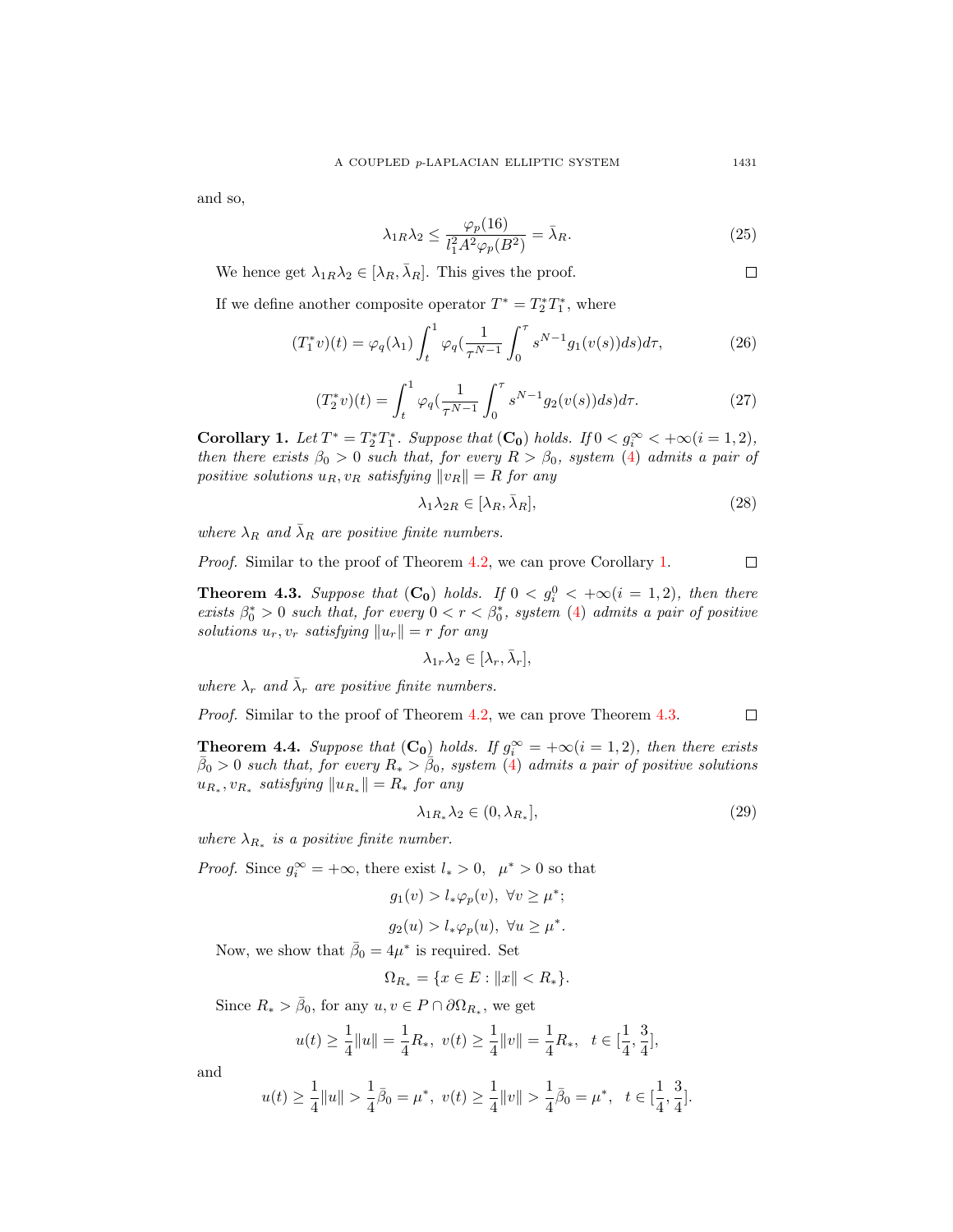So, for any  $v \in P \cap \partial \Omega_{R_*}$ , we have

$$
(T_1v)(t) \ge \int_{\frac{3}{4}}^1 \varphi_q(\frac{1}{\tau^{N-1}} \int_0^{\frac{3}{4}} s^{N-1} g_1(v(s)) ds) d\tau
$$
  
\n
$$
\ge \int_{\frac{3}{4}}^1 \varphi_q(\frac{1}{\tau^{N-1}} \int_{\frac{1}{4}}^{\frac{3}{4}} s^{N-1} g_1(v(s)) ds) d\tau
$$
  
\n
$$
\ge \int_{\frac{3}{4}}^1 \varphi_q(\frac{1}{\tau^{N-1}} \int_{\frac{1}{4}}^{\frac{3}{4}} s^{N-1} l_* \varphi_p(v(s)) ds) d\tau
$$
  
\n
$$
\ge \int_{\frac{3}{4}}^1 \varphi_q(\frac{1}{\tau^{N-1}} \int_{\frac{1}{4}}^{\frac{3}{4}} s^{N-1} l_* \varphi_p(\frac{1}{4} ||v||) ds) d\tau
$$
  
\n
$$
= \frac{1}{4} ||v|| \varphi_q(l_* A) B, \ \forall t \in J.
$$

Analogously, for  $u \in P \cap \partial \Omega_{R_*}$ , we obtain

$$
(T_2 u)(t) \geq \int_{\frac{3}{4}}^1 \varphi_q(\frac{1}{\tau^{N-1}} \int_0^{\frac{3}{4}} s^{N-1} g_2(u(s)) ds) d\tau
$$
  
\n
$$
\geq \int_{\frac{3}{4}}^1 \varphi_q(\frac{1}{\tau^{N-1}} \int_{\frac{1}{4}}^{\frac{3}{4}} s^{N-1} g_2(u(s)) ds) d\tau
$$
  
\n
$$
\geq \int_{\frac{3}{4}}^1 \varphi_q(\frac{1}{\tau^{N-1}} \int_{\frac{1}{4}}^{\frac{3}{4}} s^{N-1} l_* \varphi_p(u(s)) ds) d\tau
$$
  
\n
$$
\geq \int_{\frac{3}{4}}^1 \varphi_q(\frac{1}{\tau^{N-1}} \int_{\frac{1}{4}}^{\frac{3}{4}} s^{N-1} l_* \varphi_p(\frac{1}{4} ||u||) ds) d\tau
$$
  
\n
$$
= \frac{1}{4} ||u|| \varphi_q(l_* A) B, \ \forall t \in J.
$$

Therefore, we get

$$
(Tu)(t) = (T_1 T_2 u)(t)
$$
  
\n
$$
\geq \frac{1}{4} ||T_2 u|| \varphi_q(l_* A)B
$$
  
\n
$$
\geq \frac{1}{16} ||u|| (\varphi_q(l_* A)B)^2.
$$

This gives that

$$
\inf_{u \in P \cap \partial \Omega_{R_*}} Tu \ge \frac{1}{16} ||u|| (\varphi_q(l_*A)B)^2 > 0.
$$

For any  $R_* > \bar{\beta}_0$ , Lemma [4.1](#page-8-1) yields that operator T admits a proper element  $u_{R_*} \in P$  associated with the eigenvalue  $\mu_{1R_*} > 0$ , and  $u_{R_*}$  satisfies  $||u_{R_*}|| = R_*$ .

For operator T, we denote  $v_{R_*} = T_2 u_{R_*}$ , then  $u_{R_*}$  and  $v_{R_*}$  are the solutions of system [\(4\)](#page-1-1).

Let  $\lambda_{1R_*} = \frac{1}{\varphi_p(\mu_{1R_*)}}$ . Next, similar to the proof of [\(25\)](#page-12-2), we can verify that [\(29\)](#page-12-3)  $\Box$ holds. This finishes the proof of Theorem [4.4.](#page-12-4)

<span id="page-13-0"></span>**Theorem 4.5.** Suppose that (**f**) holds. If  $g_i^0 = +\infty (i = 1, 2)$ , then there exists  $\beta_1 > 0$  such that, for every  $0 < r^* < \beta_1$ , system [\(4\)](#page-1-1) admits a nontrivial radial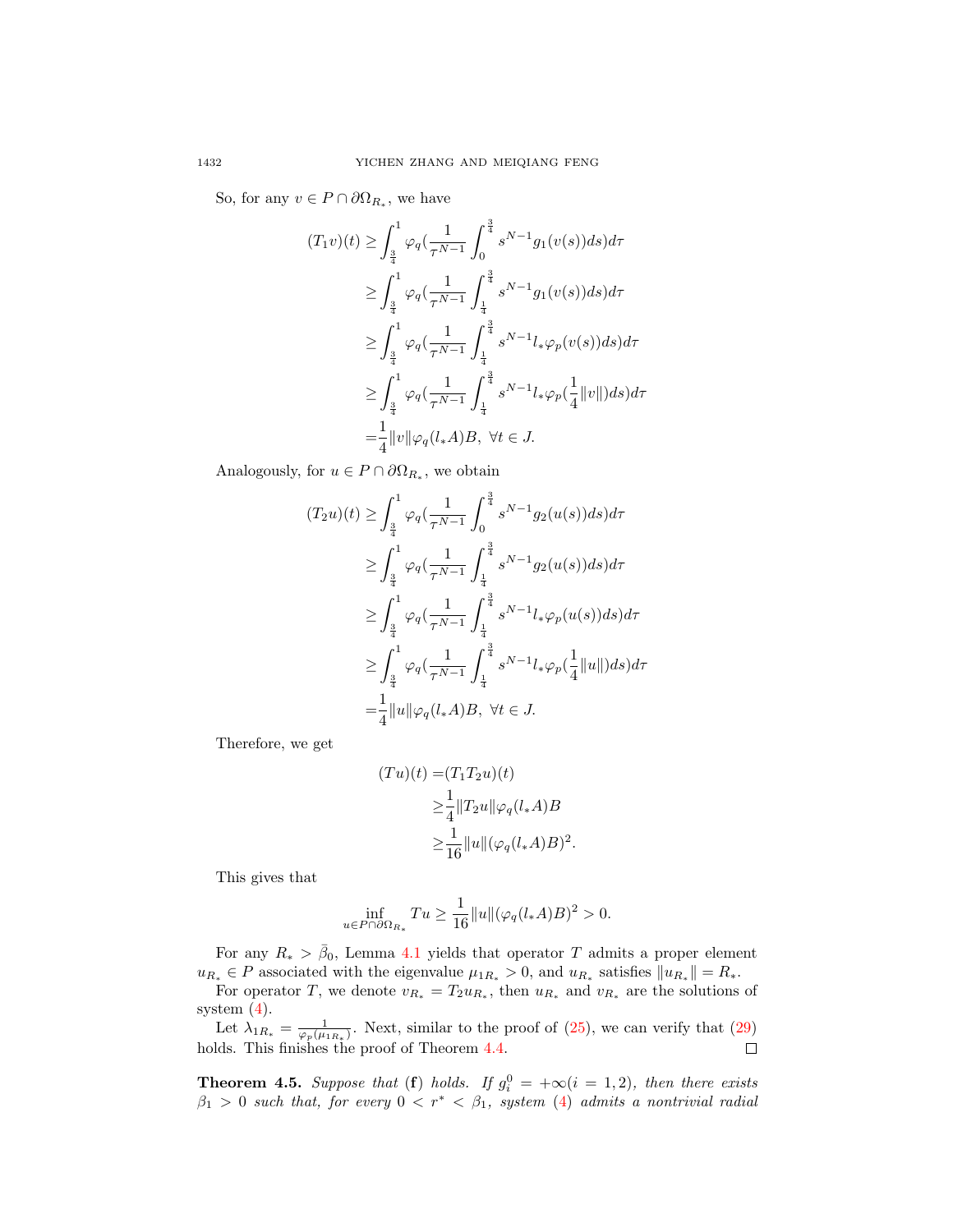solution  $u_{r^*} = (u_{1r^*}, u_{2r^*})$  satisfying  $||u_{1r^*}|| = r^*$  for any

$$
\lambda_{1r^*}\lambda_2 \in (0, \lambda^{**}],
$$

where  $\lambda^{**}$  is a positive finite number.

Proof. Similar to the proof of Theorem [4.4,](#page-12-4) we can prove Theorem [4.5.](#page-13-0)  $\Box$ 

5. Asymptotic behavior of positive solutions. In this section, we study the asymptotic behavior of positive solutions for system [\(4\)](#page-1-1).

Let P be defined as  $(20)$ , and  $T_1^*$  and  $T_2$  be respectively defined in  $(26)$  and  $(22)$ . Define a composite operator  $\widetilde{T}_1 = T_1^* T_2$ , which is completely continuous from P to itself. So the operator  $\widetilde{T_1}$  also maps P into P. We also define another composite operator

$$
\widetilde{T_2}=T_2T_1^*,
$$

which has the same meaning as  $\widetilde{T_1}$ .

<span id="page-14-0"></span>**Theorem 5.1.** Suppose that  $(C_0)$  holds. For  $i \in \{1,2\}$ , then we have the following two conclusions.

(C<sub>3</sub>) If  $g_i^0 = 0$  and  $g_i^{\infty} = \infty$ , then for every  $\lambda_i > 0$  system [\(4\)](#page-1-1) admits a pair of positive solutions  $u_{\lambda_1}, v_{\lambda_2}$  with

$$
\lim_{\lambda_1 \to 0^+} ||u_{\lambda_1}|| = \infty, \ \lim_{\lambda_2 \to 0^+} ||v_{\lambda_2}|| = \infty;
$$

(C<sub>4</sub>) If  $g_i^0 = \infty$  and  $g_i^{\infty} = 0$ , then for every  $\lambda_i > 0$  system [\(4\)](#page-1-1) admits a pair of positive solutions  $u_{\lambda_1}, v_{\lambda_2}$  with

$$
\lim_{\lambda_1 \to 0^+} ||u_{\lambda_1}|| = 0, \ \lim_{\lambda_2 \to 0^+} ||v_{\lambda_2}|| = 0.
$$

*Proof.* We need only verify this theorem under condition  $(C_3)$  because the proof is similar when  $(C_4)$  is satisfied. For  $i \in \{1,2\}$ , let  $\lambda_i > 0$ . Since  $g_i^0 = 0$ , there exists  $r>0$  such that

$$
g_1(v) \le \frac{1}{\lambda_1 \varphi_p(B^*)} \varphi_p(v), \ \ \forall \ \ 0 \le v \le r,
$$
  

$$
g_2(u) \le \frac{1}{\lambda_2 \varphi_p(B^*)} \varphi_p(u), \ \ \forall \ \ 0 \le u \le r,
$$

where  $B^*$  is defined in  $(23)$ .

Thus, for  $i = \{1, 2\}$  and  $u, v \in P \cap \partial \Omega_r$ , we get

$$
(T_1^*v)(t) = \varphi_q(\lambda_1) \int_t^1 \varphi_q(\frac{1}{\tau^{N-1}} \int_0^\tau s^{N-1} g_1(v(s)) ds) d\tau
$$
  
\n
$$
\leq \varphi_q(\lambda_1) \int_0^1 \varphi_q(\frac{1}{\tau^{N-1}} \int_0^1 s^{N-1} g_1(v(s)) ds) d\tau
$$
  
\n
$$
\leq \varphi_q(\lambda_1) \int_0^1 \varphi_q(\frac{1}{\tau^{N-1}} \int_0^1 s^{N-1} \frac{1}{\lambda_1 \varphi_p(B^*)} \varphi_p(v(s)) ds) d\tau
$$
  
\n
$$
\leq \varphi_q(\lambda_1) \int_0^1 \varphi_q(\frac{1}{\tau^{N-1}} \int_0^1 s^{N-1} \frac{1}{\lambda_1 \varphi_p(B^*)} \varphi_p(\|v\|) ds) d\tau
$$
  
\n
$$
\leq \|v\|, \ \forall t \in J,
$$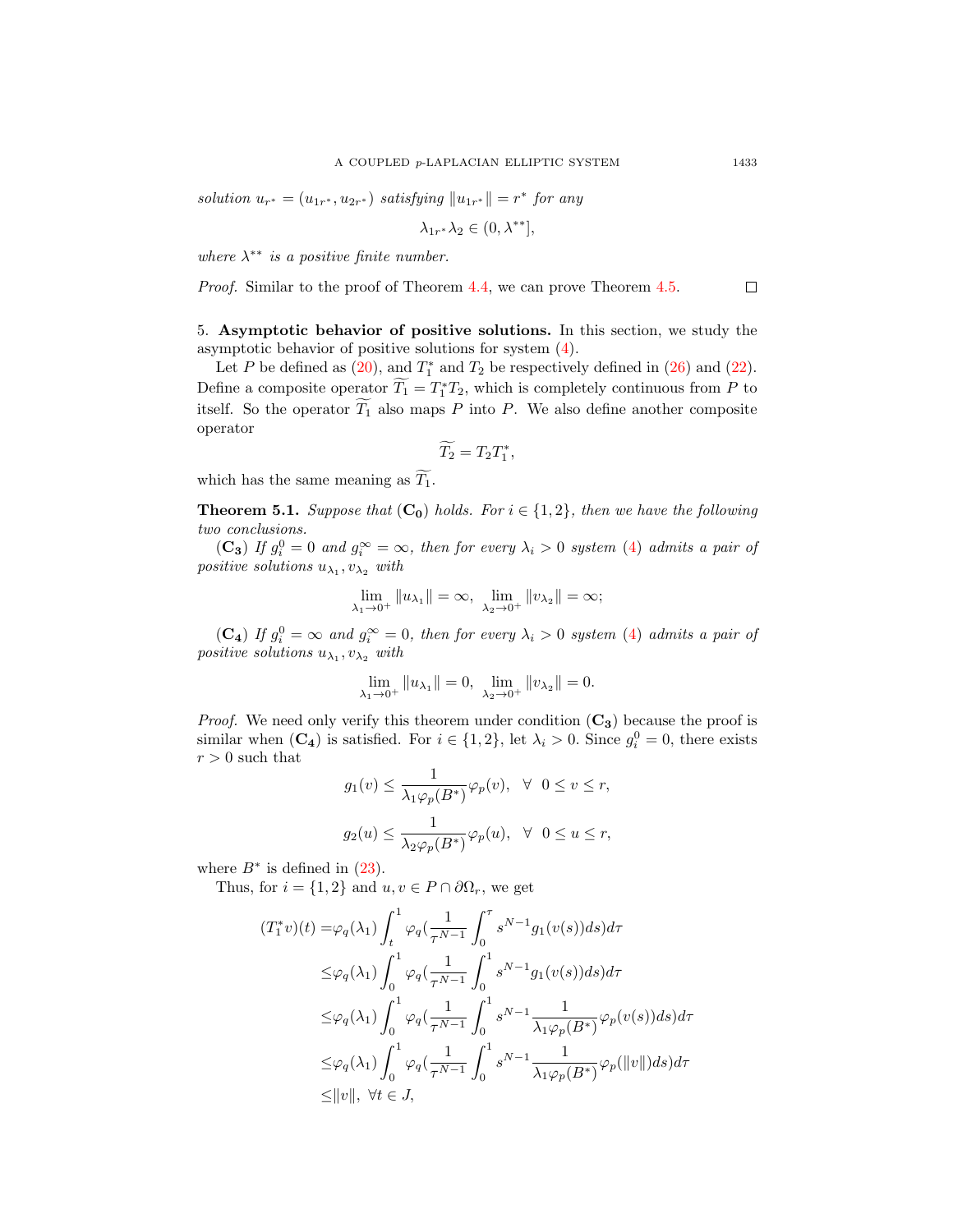and

$$
(T_2u)(t) = \varphi_q(\lambda_2) \int_t^1 \varphi_q(\frac{1}{\tau^{N-1}} \int_0^\tau s^{N-1} g_2(u(s)) ds) d\tau
$$
  

$$
\leq \varphi_q(\lambda_2) \int_0^1 \varphi_q(\frac{1}{\tau^{N-1}} \int_0^1 s^{N-1} g_2(u(s)) ds) d\tau
$$
  

$$
\leq \varphi_q(\lambda_2) \int_0^1 \varphi_q(\frac{1}{\tau^{N-1}} \int_0^1 s^{N-1} \frac{1}{\lambda_2 \varphi_p(B^*)} \varphi_p(u(s)) ds) d\tau
$$
  

$$
\leq \varphi_q(\lambda_2) \int_0^1 \varphi_q(\frac{1}{\tau^{N-1}} \int_0^1 s^{N-1} \frac{1}{\lambda_2 \varphi_p(B^*)} \varphi_p(\|u\|) ds) d\tau
$$
  

$$
\leq \|u\|, \ \forall t \in J.
$$

So

$$
\begin{aligned} \|\widetilde{T_1}u\| &= \|T_1^*T_2u\| \\ &\le \|T_2u\| \\ &\le \|u\|. \end{aligned} \tag{30}
$$

Next, for  $i = \{1, 2\}$ , considering  $g_i^{\infty} = \infty$ , there exists  $\hat{R}$  satisfying  $0 < r < \hat{R}$  so that

$$
g_1(v) \ge \varepsilon \varphi_p(v), \quad \forall v \ge \hat{R},
$$
  

$$
g_2(u) \ge \varepsilon \varphi_p(u), \quad \forall u \ge \hat{R},
$$

where  $\varepsilon>0$  satisfies

<span id="page-15-0"></span>
$$
\varphi_q(\lambda_1 \lambda_2 A^2 \varepsilon^2) B^2 \ge 1,\tag{31}
$$

where  $A$  and  $B$  are respectively defined in  $(23)$ .

Let  $R > 4R$ . Then, for  $u, v \in P \cap \partial \Omega_R$ , we get

$$
u(t) \ge \frac{1}{4} ||u|| \ge \hat{R}, \ v(t) \ge \frac{1}{4} ||v|| \ge \hat{R}, \ t \in [\frac{1}{4}, \frac{3}{4}],
$$

and then

$$
(T_1^*v)(t) = \varphi_q(\lambda_1) \int_t^1 \varphi_q(\frac{1}{\tau^{N-1}} \int_0^\tau s^{N-1} g_1(v(s)) ds) d\tau
$$
  
\n
$$
\geq \varphi_q(\lambda_1) \int_{\frac{3}{4}}^1 \varphi_q(\frac{1}{\tau^{N-1}} \int_0^{\frac{3}{4}} s^{N-1} g_1(v(s)) ds) d\tau
$$
  
\n
$$
\geq \varphi_q(\lambda_1) \int_{\frac{3}{4}}^1 \varphi_q(\frac{1}{\tau^{N-1}} \int_{\frac{1}{4}}^{\frac{3}{4}} s^{N-1} g_1(v(s)) ds) d\tau
$$
  
\n
$$
\geq \varphi_q(\lambda_1) \int_{\frac{3}{4}}^1 \varphi_q(\frac{1}{\tau^{N-1}} \int_{\frac{1}{4}}^{\frac{3}{4}} s^{N-1} \varepsilon \varphi_p(v(s)) ds) d\tau
$$
  
\n
$$
\geq \varphi_q(\lambda_1) \int_{\frac{3}{4}}^1 \varphi_q(\frac{1}{\tau^{N-1}} \int_{\frac{1}{4}}^{\frac{3}{4}} s^{N-1} \varepsilon \varphi_p(\frac{1}{4} ||v||) ds) d\tau
$$
  
\n
$$
= \varphi_q(\lambda_1 A \varepsilon) B ||v||, \ \forall t \in J.
$$

Similarly, we get

$$
(T_2u)(t) \ge \varphi_q(\lambda_2 A \varepsilon)B||u||, \ \forall t \in J.
$$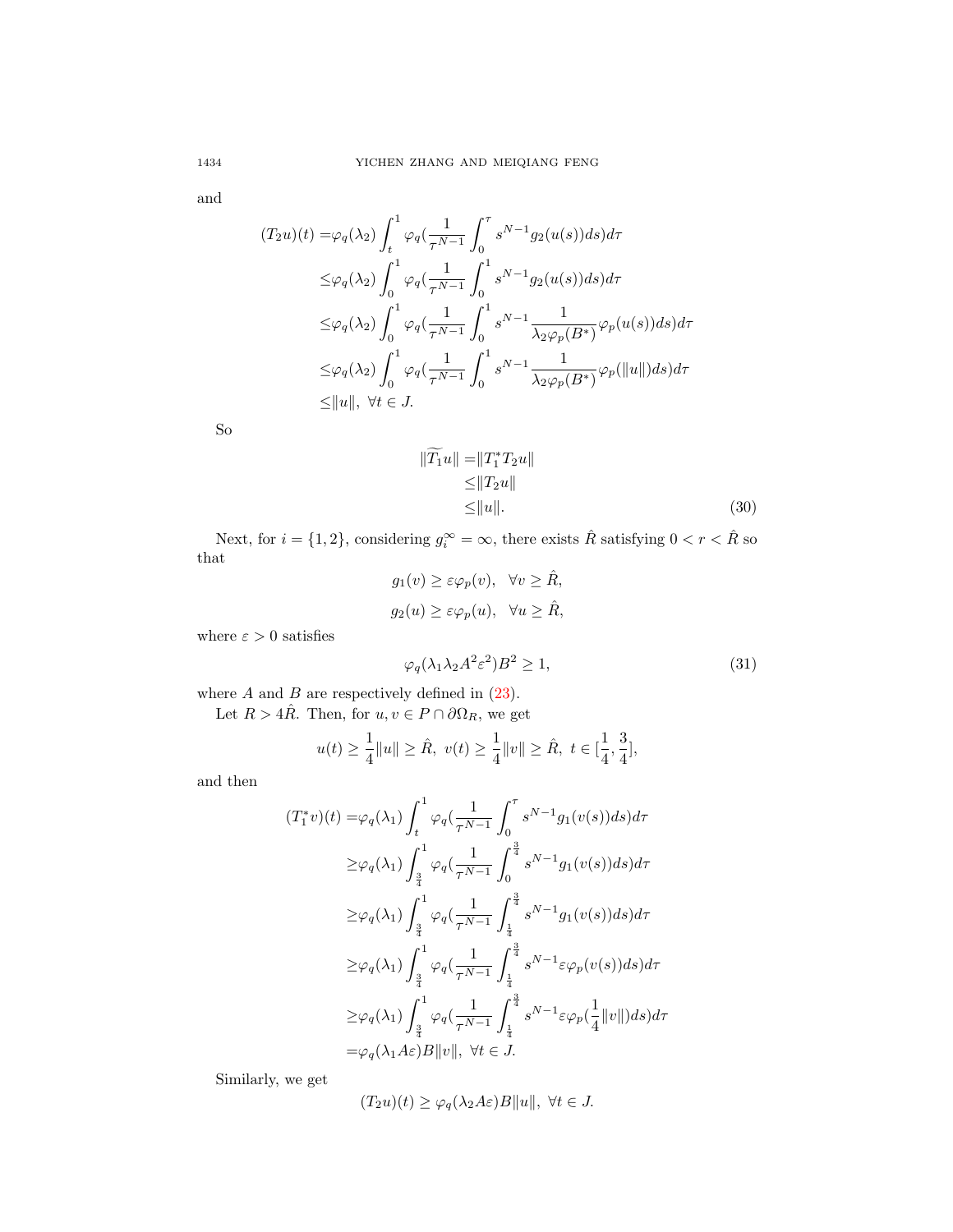So, by  $(31)$ , we have

$$
(\widetilde{T}_1 v_1)(t) = (T_1^* T_2 u)(t)
$$
  
\n
$$
\geq \varphi_q(\lambda_1 A \varepsilon) B \|T_2 u\|
$$
  
\n
$$
\geq \varphi_q(\lambda_1 \lambda_2 A^2 \varepsilon^2) B^2 \|u\|
$$
  
\n
$$
\geq \|u\|.
$$
 (32)

From the above estimate and the fixed point theorem of cone expansion and compression of norm type, we deduce that operator  $\widetilde{T_1}$  has a fixed point  $u \in P \cap$  $(\overline{\Omega}_R\backslash\Omega_r)$ . Denote  $v = T_2u$ , then u and v are the desired solution of system [\(4\)](#page-1-1).

Similarly, we can prove that  $\widetilde{T_2}$  has a fixed point  $v \in P \cap (\overline{\Omega}_R \backslash \Omega_r)$ .

Next, for  $i \in \{1,2\}$ , we prove that  $||u_{\lambda_1}|| \to +\infty$ ,  $||v_{\lambda_2}|| \to +\infty$  as  $\lambda_i \to 0^+$ . In deed, if not, there are a number  $\varsigma_i > 0$  and a sequence  $\lambda_{im} \to +\infty$  such that

$$
||u_{\lambda_{1m}}|| \leq \varsigma_1, ||v_{\lambda_{2m}}|| \leq \varsigma_2 \ (m=1,2,3,\cdots).
$$

Moreover, the sequence  $\{\Vert u_{\lambda_{1m}} \Vert\}$  and  $\{\Vert v_{\lambda_{2m}} \Vert\}$  respectively contain a subsequence that converges to a number  $\eta_i(0 \leq \eta_i \leq \varsigma_i)$ . For simplicity, we suppose that  $\{\|u_{\lambda_{1m}}\|\}$  itself converges to  $\eta_1$ , and  $\{\|v_{\lambda_{2m}}\|\}$  itself converges to  $\eta_2$ .

If  $\eta_1 > 0, \eta_2 > 0$ , then  $||u_{\lambda_{1m}}|| > \frac{\eta_1}{2}$ ,  $||v_{\lambda_{2m}}|| > \frac{\eta_2}{2}$  for sufficiently large m  $(m > M, M$  denotes a natural number), and so

$$
\frac{1}{\varphi_q(\lambda_1 m)} = \frac{\| \int_t^1 \varphi_q(\frac{1}{\tau^{N-1}} \int_0^\tau s^{N-1} g_1(v(s)) ds) d\tau \|}{\|u_{\lambda_1 m}\|} \n\leq \frac{\| \int_0^1 \varphi_q(\frac{1}{\tau^{N-1}} \int_0^1 s^{N-1} g_1(v(s)) ds) d\tau \|}{\|u_{\lambda_1 m}\|} \n\leq \frac{\varphi_q(D_1) B^*}{\|u_{\lambda_1 m}\|} \n< \frac{2\varphi_q(D_1) B^*}{\eta_1} \quad (m > M),
$$

and

$$
\begin{aligned} \frac{1}{\varphi_q(\lambda_2 m)} &= \frac{\parallel \int_t^1 \varphi_q\bigl(\frac{1}{\tau^{N-1}}\int_0^\tau s^{N-1}g_2(u(s))ds\bigl)d\tau \parallel}{\parallel v_{\lambda_{2m}}\parallel} \\ &\leq \frac{\parallel \int_0^1 \varphi_q\bigl(\frac{1}{\tau^{N-1}}\int_0^1 s^{N-1}g_2(u(s))ds\bigl)d\tau \parallel}{\parallel v_{\lambda_{2m}}\parallel} \\ &\leq \frac{\varphi_q(D_2)B^*}{\parallel v_{\lambda_{2m}}\parallel} \\ &< \frac{2\varphi_q(D_1)B^*}{\eta_2} \ (m > M), \end{aligned}
$$

where,

$$
D_1 = \max\left\{g_1(v), r \le ||v|| \le R\right\},\
$$
  

$$
D_2 = \max\left\{g_2(u), r \le ||u|| \le R\right\}.
$$

This gives a contradiction as  $\lambda_{im} \to 0^+$  for  $i \in \{1, 2\}.$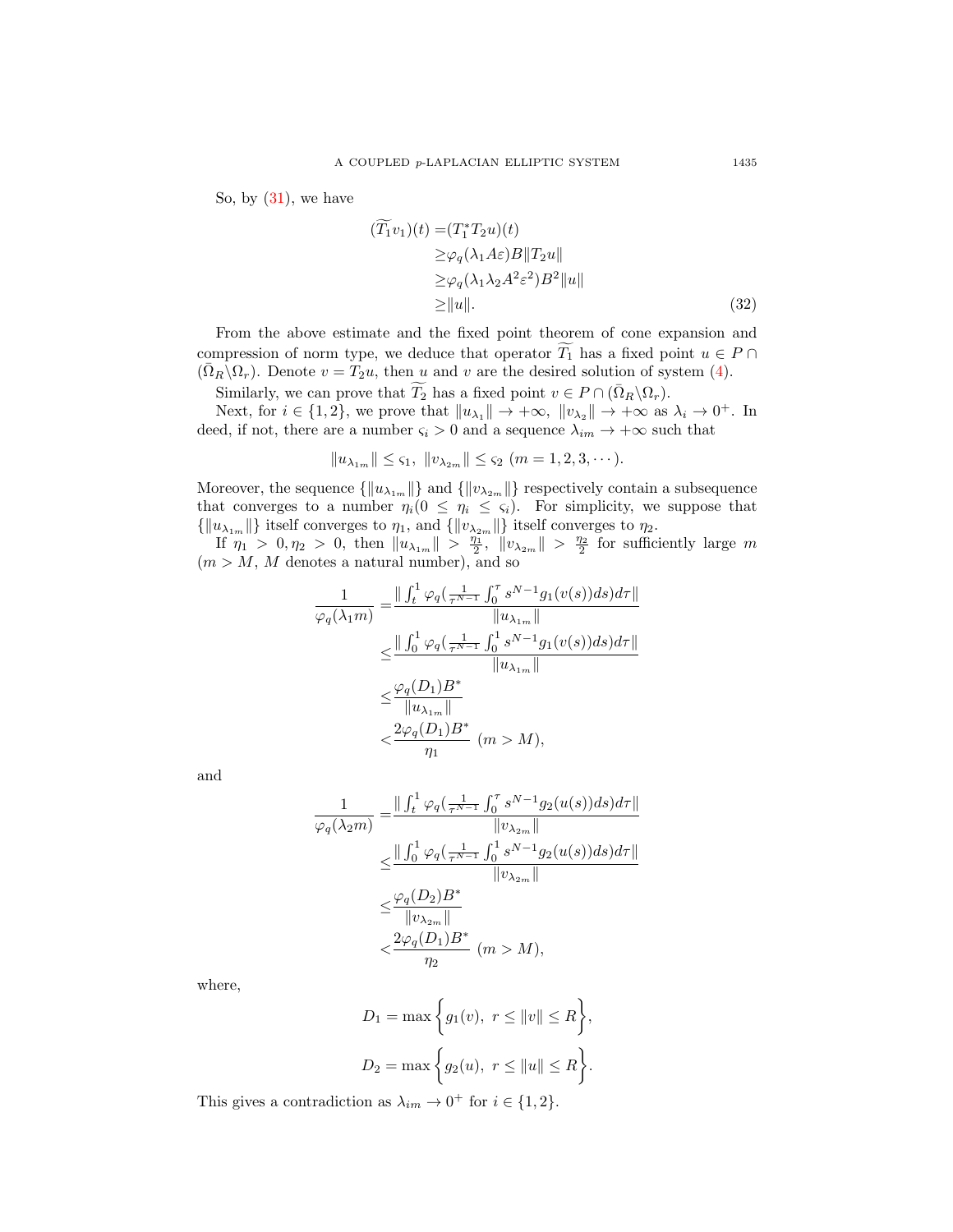If  $\eta_1 = 0$  and  $\eta_2 = 0$ , then  $||u_{\lambda_{1m}}|| \to 0$ ,  $||v_{\lambda_{2m}}|| \to 0$  for sufficiently large m  $(m > M)$ , and so it follows from  $(C_3)$  that for any  $\varepsilon > 0$  there is  $r^* > 0$  so that

$$
g_1(v_{\lambda_{2m}}) \leq \varepsilon \varphi_p(v), \ \forall \ 0 \leq v_{\lambda_{2m}} \leq r^*,
$$
  

$$
g_2(u_{\lambda_{1m}}) \leq \varepsilon \varphi_p(u), \ \forall \ 0 \leq u_{\lambda_{1m}} \leq r^*.
$$

Then, for  $u_{\lambda_{1m}}$ ,  $v_{\lambda_{2m}} \in P \cap \partial \Omega_{r^*}$ , we have

$$
\begin{split} \frac{1}{\varphi_q(\lambda_1 m)}=&\frac{\|\int_t^1\varphi_q\big(\frac{1}{\tau^{N-1}}\int_0^\tau s^{N-1}g_1(v(s))ds)d\tau\|}{\|u_{\lambda_1 m}\|}\\ \leq&\frac{\|\int_0^1\varphi_q\big(\frac{1}{\tau^{N-1}}\int_0^1 s^{N-1}g_1(v(s))ds\big)d\tau\|}{\|u_{\lambda_1 m}\|}\\ \leq&\frac{\|\int_0^1\varphi_q\big(\frac{1}{\tau^{N-1}}\int_0^1 s^{N-1}\varepsilon\varphi_p(v(s))ds\big)d\tau\|}{\|u_{\lambda_1 m}\|}\\ \leq&\frac{\varphi_q(\varepsilon)B^*\|v\|}{\|u_{\lambda_1 m}\|}, \end{split}
$$

and

$$
\frac{1}{\varphi_q(\lambda_2 m)} = \frac{\| \int_t^1 \varphi_q(\frac{1}{\tau^{N-1}} \int_0^\tau s^{N-1} g_2(u(s)) ds) d\tau \|}{\|v_{\lambda_2 m}\|} \n\leq \frac{\| \int_0^1 \varphi_q(\frac{1}{\tau^{N-1}} \int_0^1 s^{N-1} g_2(v(s)) ds) d\tau \|}{\|v_{\lambda_2 m}\|} \n\leq \frac{\| \int_0^1 \varphi_q(\frac{1}{\tau^{N-1}} \int_0^1 s^{N-1} \varepsilon \varphi_p(v(s)) ds) d\tau \|}{\|v_{\lambda_2 m}\|} \n\leq \frac{\varphi_q(\varepsilon) B^* \|v\|}{\|v_{\lambda_2 m}\|},
$$

where  $B^*$  is defined in [\(23\)](#page-9-3). Because  $\varepsilon$  is arbitrary, for  $i \in \{1,2\}$ , we get  $\lambda_{im} \to$  $+\infty$  (m  $\rightarrow +\infty$ ), which contradicts  $\lambda_{im} \rightarrow 0^+$ . The proof of Theorem [5.1](#page-14-0) is finished.  $\Box$ 

6. Some remarks. In this section, we offer some remarks and applications on the associated system [\(4\)](#page-1-1).

Remark 6.1. The present research extends the study in Hai [\[10\]](#page-18-7) from Laplacian system to p-Laplacian system. Meanwhile, we obtain some new existence results by defining composite operators and using the eigenvalue theory in cones. Moreover, we also analyze the asymptotic behavior of positive solutions to system [\(4\)](#page-1-1).

Remark 6.2. In this paper, we also generalize the study in Guo [\[6\]](#page-18-8), Guo and Webb [\[7\]](#page-18-9), Hai and Shivaji [\[11\]](#page-18-10), Shivaji, Sim and Son [\[20\]](#page-18-11), and Chu, Hai and Shivaji [\[3\]](#page-18-12) from single p-Laplacian equation to coupled p-Laplacian system. Here, we not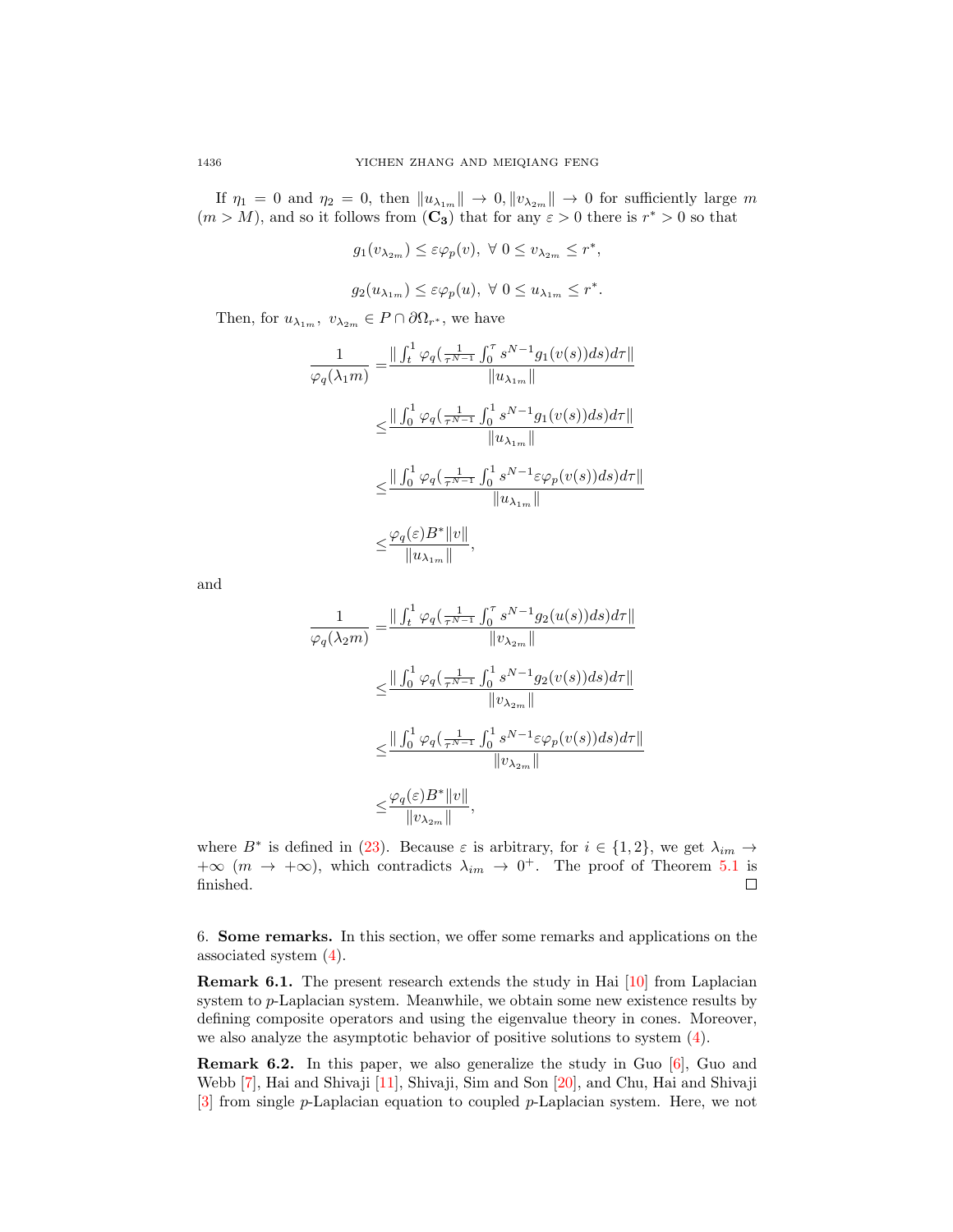only get the uniqueness results, but also we obtain some existence results, and we consider the asymptotic behavior of positive solutions.

Remark 6.3. The approaches to prove Theorem [3.3,](#page-6-2) Theorem [4.2-](#page-9-0)Theorem [4.5](#page-13-0) and Theorem [5.1](#page-14-0) can be applied to the single equation case

$$
\begin{cases}\n-\triangle_p z = \lambda g(z) & \text{in } \Omega, \\
z = 0 & \text{on } \partial \Omega,\n\end{cases}
$$

where  $\Delta_p u = \text{div}(|\nabla u|^{p-2} \nabla u)$ ,  $1 < p < N$ ,  $\lambda$  is a positive parameter,  $\Omega$  is the open unit ball in  $\mathbb{R}^N$ .

Acknowledgments. The authors also would like to thank the anonymous referees for their valuable comments which has helped to improve the paper.

## **REFERENCES**

- <span id="page-18-19"></span>[\[1\]](http://www.ams.org/mathscinet-getitem?mr=MR1880513&return=pdf) R. P. Agarwal, H. Lü and D. O'Regan, [Eigenvalues and the one-dimensional](http://dx.doi.org/10.1006/jmaa.2001.7742) p-Laplacian, J. Math. Anal. Appl., 266 (2002), 383–400.
- <span id="page-18-5"></span>[\[2\]](http://www.ams.org/mathscinet-getitem?mr=MR2926234&return=pdf) A. Castro, L. Sankar and R. Shivaji, [Uniqueness of non-negative solutions for semipositone](http://dx.doi.org/10.1016/j.jmaa.2012.04.005) [problems on exterior domains,](http://dx.doi.org/10.1016/j.jmaa.2012.04.005) J. Math. Anal. Appl., 394 (2012), 432–437.
- <span id="page-18-12"></span>[\[3\]](http://www.ams.org/mathscinet-getitem?mr=MR3906387&return=pdf) K. D. Chu, D. D. Hai and R. Shivaji, [Uniqueness of positive radial solutions for infinite](http://dx.doi.org/10.1016/j.jmaa.2018.11.037) semipositone p[-Laplacian problems in exterior domains,](http://dx.doi.org/10.1016/j.jmaa.2018.11.037) J. Math. Anal. Appl., 472 (2019), 510–525.
- <span id="page-18-13"></span>[\[4\]](http://www.ams.org/mathscinet-getitem?mr=MR3871414&return=pdf) L. D'Ambrosio and E. Mitidieri, [Quasilinear elliptic systems in divergence form associated to](http://dx.doi.org/10.1515/anona-2018-0171) [general nonlinearities,](http://dx.doi.org/10.1515/anona-2018-0171) Adv. Nonlinear Anal., 7 (2018), 425-447.
- <span id="page-18-2"></span>[\[5\]](http://www.ams.org/mathscinet-getitem?mr=MR1981921&return=pdf) Y. Du and Z. Guo, [Boundary blow-up solutions and the applications in quasilinear elliptic](http://dx.doi.org/10.1007/BF02893084) [equations,](http://dx.doi.org/10.1007/BF02893084) J. Anal. Math., 89 (2003), 277–302.
- <span id="page-18-8"></span>[\[6\]](http://www.ams.org/mathscinet-getitem?mr=MR1333953&return=pdf) Z. M. Guo, [Existence and uniqueness of positive radial solutions for a class of quasilinear](http://dx.doi.org/10.1080/00036819208840139) [elliptic equations,](http://dx.doi.org/10.1080/00036819208840139) Appl. Anal., 47 (1992), 173–189.
- <span id="page-18-9"></span>[\[7\]](http://www.ams.org/mathscinet-getitem?mr=MR1272439&return=pdf) Z. M. Guo, J. R. L. Webb, [Uniqueness of positive solutions for quasilinear elliptic equations](http://dx.doi.org/10.1017/S0308210500029280) [when a parameter is large,](http://dx.doi.org/10.1017/S0308210500029280) Proc. Roy. Soc. Edinburgh Sect.  $A$ ,  $124$  (1994), 189-198.
- <span id="page-18-18"></span>[\[8\]](http://www.ams.org/mathscinet-getitem?mr=MR959889&return=pdf) D. J. Guo and V. Lakshmikantham, Nonlinear Problems in Abstract Cones, Academic Press, Inc., Boston, MA, 1988.
- <span id="page-18-17"></span>[\[9\]](http://www.ams.org/mathscinet-getitem?mr=MR346234&return=pdf) G. B. Gustafson and K. Schmitt, [Nonzero solutions of boundary value problems for second](http://dx.doi.org/10.1016/0022-0396(72)90009-5) [order ordinary and delay differential equations,](http://dx.doi.org/10.1016/0022-0396(72)90009-5) J. Differential Equations, 12 (1972), 129–147.
- <span id="page-18-7"></span>[\[10\]](http://www.ams.org/mathscinet-getitem?mr=MR1938364&return=pdf) D. D. Hai, [Uniqueness of positive solutions for a class of semilinear elliptic systems,](http://dx.doi.org/10.1016/S0362-546X(02)00125-6) Nonlinear Anal., **52** (2003), 595-603.
- <span id="page-18-10"></span>[\[11\]](http://www.ams.org/mathscinet-getitem?mr=MR1998966&return=pdf) D. D. Hai and R. Shivaji, [Existence and uniqueness for a class of quasilinear elliptic boundary](http://dx.doi.org/10.1016/S0022-0396(03)00028-7) [value problems,](http://dx.doi.org/10.1016/S0022-0396(03)00028-7) J. Differential Equations, 193 (2003), 500–510.
- <span id="page-18-0"></span>[\[12\]](http://www.ams.org/mathscinet-getitem?mr=MR2305115&return=pdf) J. Heinonen, T. Kilpeläinen and O. Martio, Nonlinear Potential Theory of Degenerate Elliptic Equations, Dover Publications, Inc. Mineola, New York, 2006.
- <span id="page-18-6"></span>[13] S.-S. Lin, [On the number of positive solutions for nonlinear elliptic equations when a param](http://dx.doi.org/10.1016/0362-546X(91)90229-T)[eter is large,](http://dx.doi.org/10.1016/0362-546X(91)90229-T) Nonlinear Anal., 16 (1991), 283–297.
- <span id="page-18-1"></span> $[14]$  P. Lindqvist, Notes on the p-Laplace Equation, Report. University of Jyväskylä Department of Mathematics and Statistics, vol. 102, University of Jyväskylä, Jyväskylä, 2006.
- <span id="page-18-14"></span>[\[15\]](http://www.ams.org/mathscinet-getitem?mr=MR2431664&return=pdf) Z. Liu, J. Su and Z.-Q. Wang, [A twist condition and periodic solutions of Hamiltonian systems,](http://dx.doi.org/10.1016/j.aim.2008.03.024) Adv. Math., 218 (2008), 1895–1913.
- <span id="page-18-15"></span>[\[16\]](http://www.ams.org/mathscinet-getitem?mr=MR3916100&return=pdf) Z. Lou, T. Weth and Z. Zhang, [Symmetry breaking via Morse index for equations and systems](http://dx.doi.org/10.1007/s00033-019-1080-8) of Hénon-Schrödinger type, Z. Angew. Math. Phys.,  $70$  (2019), Paper No. 35, 19 pp.
- <span id="page-18-16"></span>[\[17\]](http://www.ams.org/mathscinet-getitem?mr=MR3601585&return=pdf) N. Mavinga and R. Pardo, [A priori bounds and existence of positive solutions for semilinear](http://dx.doi.org/10.1016/j.jmaa.2016.12.058) [elliptic systems,](http://dx.doi.org/10.1016/j.jmaa.2016.12.058) J. Math. Anal. Appl., 449 (2017), 1172–1188.
- <span id="page-18-4"></span>[\[18\]](http://www.ams.org/mathscinet-getitem?mr=MR3969151&return=pdf) K. Perera, R. Shivaji and I. Sim, A class of semipositone p[-Laplacian problems with a critical](http://dx.doi.org/10.1515/anona-2020-0012) [growth reaction term,](http://dx.doi.org/10.1515/anona-2020-0012) Adv. Nonlinear Anal., 9 (2020), 516–525.
- <span id="page-18-3"></span>[\[19\]](http://www.ams.org/mathscinet-getitem?mr=MR2047620&return=pdf) J. S´anchez, [Multiple positive solutions of singular eigenvalue type problems involving the](http://dx.doi.org/10.1016/j.jmaa.2003.12.005) [one-dimensional](http://dx.doi.org/10.1016/j.jmaa.2003.12.005) p-Laplacian, J. Math. Anal. Appl., 292 (2004), 401–414.
- <span id="page-18-11"></span>[\[20\]](http://www.ams.org/mathscinet-getitem?mr=MR3543777&return=pdf) R. Shivaji, I. Sim and B. Son, [A uniqueness result for a semipositone](http://dx.doi.org/10.1016/j.jmaa.2016.07.029) p-Laplacian problem on [the exterior of a ball,](http://dx.doi.org/10.1016/j.jmaa.2016.07.029) J. Math. Anal. Appl., 445 (2017), 459–475.